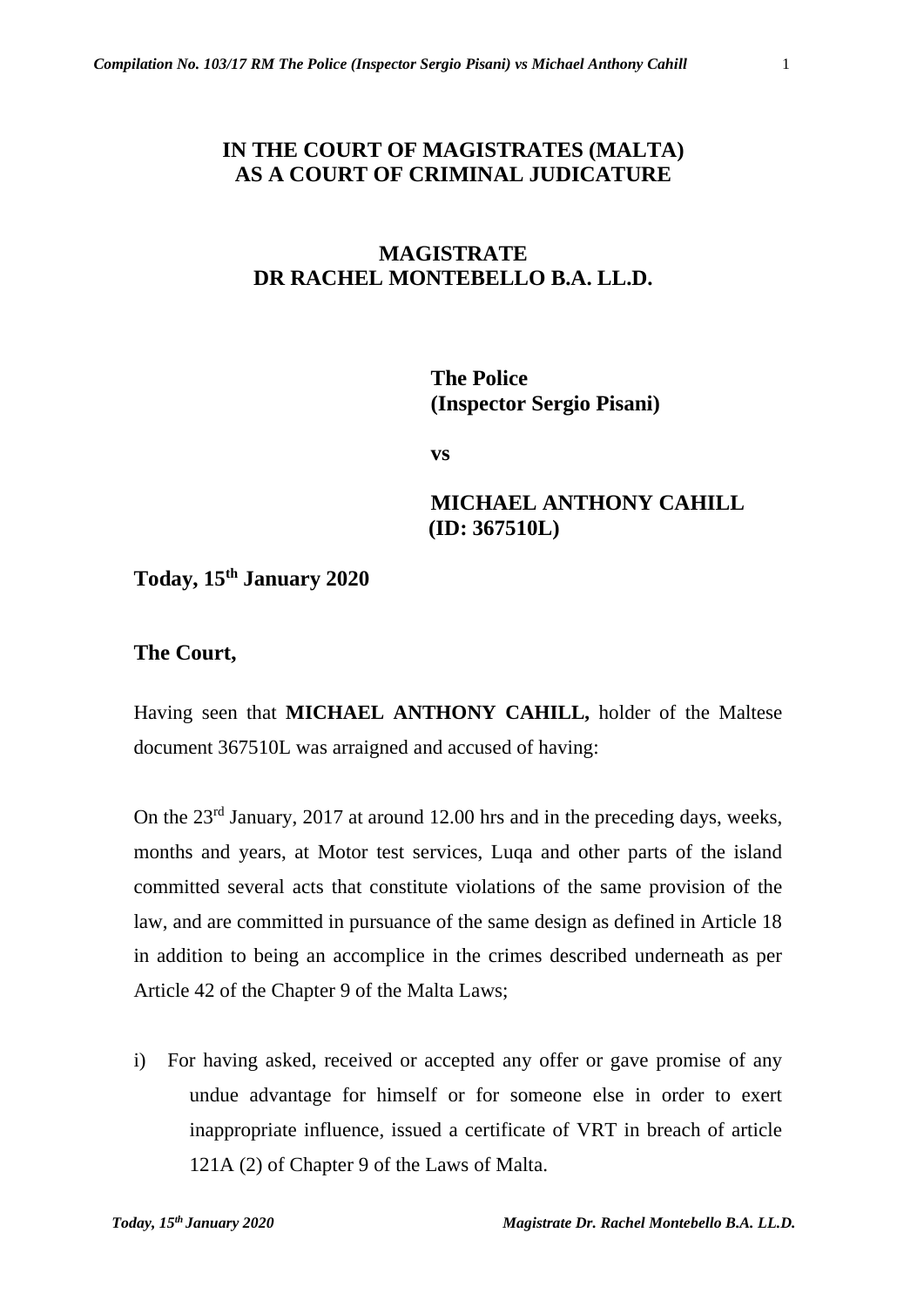- ii) And more for the same date, time, place and circumstances ta gain any advantage or benefit for himself or others, any document intended for a public authority, knowingly makes a false declaration or statement, or give false information, VRT certificate, in breach of article 188 of Chapter 9 of the Laws of Malta.
- iii) And more for the same date, time, location, and circumstances as a test person entrusted to test vehicles he issued a certificate showing that the vehicle has passed the test when the vehicle was not tested, in breach of Regulation 25 (b) of Subsidiary legislation 65.15, the Laws of Malta.
- iv) And more for the same date, time, location and circumstances as a tester he received a payment for vehicles other than the service rendered by the payment rights under these regulations, and that a breach of Regulation 25 (d) of Subsidiary legislation 65.15, of Malta Laws
- v) And more for the same date, time, location and circumstances as a person to test vehicles he did not abide, at all times, with the regulations and standards concerning the vehicle's roadworthiness test as stipulated in these regulations and approved by the Authority in breach of regulation 14 (1) (b) of Subsidiary legislation 65.15, of Malta Laws
- vi) And more for the same date, time, location and circumstances as a tester he endorsed a passed test result although a complete test was not undertaken in breach of regulation 14 (1) (d) of Subsidiary legislation 65.15, of the Laws of Malta.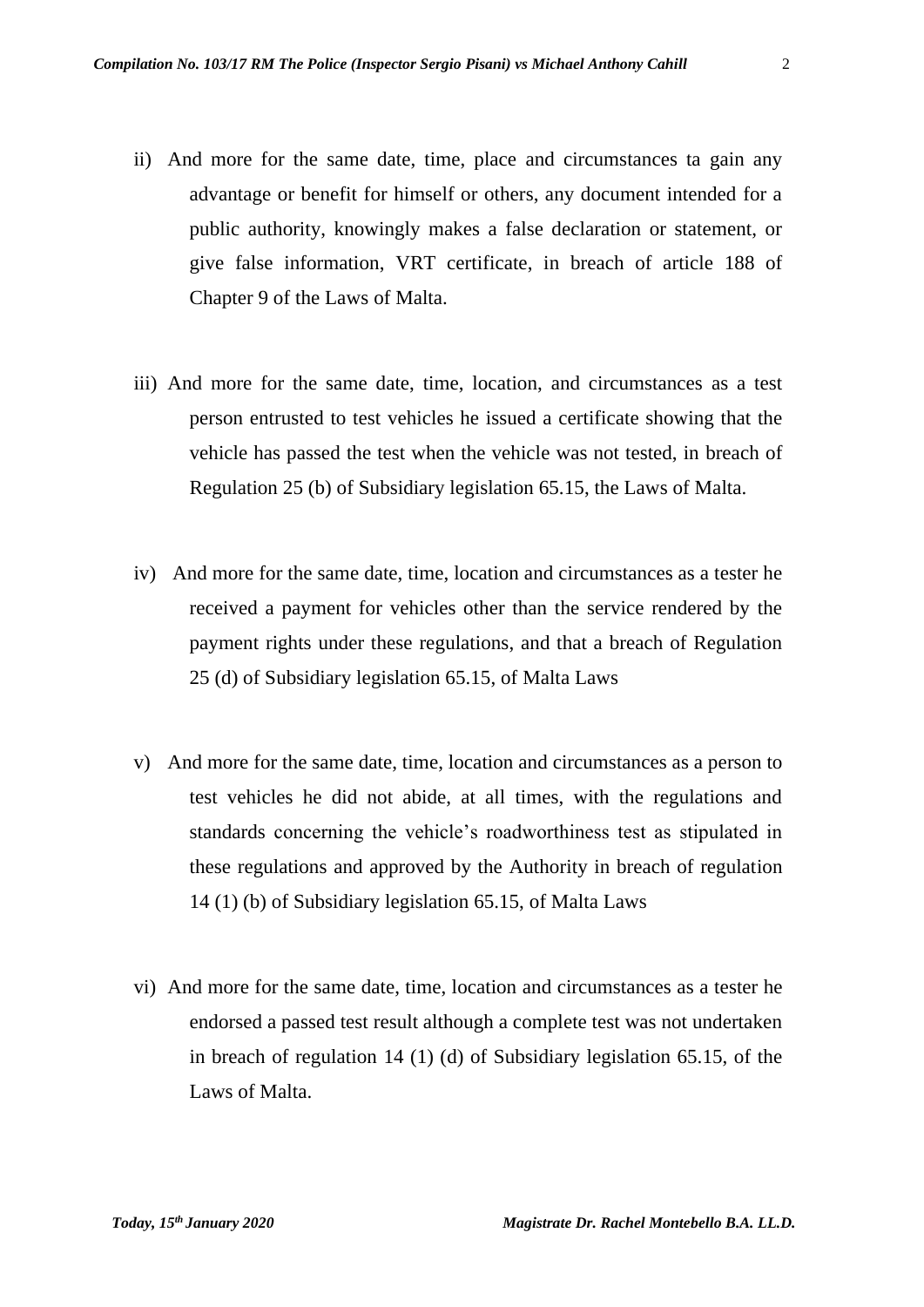vii) Moreover he is accused of relapsing after having been condemned for the crime with judgment given by the Courts of Malta, which judgment became final and cannot be changed this in terms of Article 49 of Chapter 9 of the laws.

Having seen the consent granted by the Attorney General in terms of Article 370(4) of the Criminal Code for these proceedings to be dealt with summarily<sup>1</sup>;

Having seen that in virtue of a decree dated  $2<sup>nd</sup>$  March 2017, the proceedings were ordered to be conducted in the English language;

Having seen that these proceedings were assigned to be heard by the Court as presided with effect from 18<sup>th</sup> July 2018;

Having been exempted from hearing afresh the testimony of those witnesses who testified before the Court as previously presided<sup>2</sup>;

Having seen and heard the evidence and seen all the documents exhibited in the acts of the proceedings;

Having seen all the acts of the proceedings;

Having heard the oral submissions of both the Prosecution and the defence during the hearing of the 6<sup>th</sup> November 2019;

Having seen that the case was adjourned for today for the delivery of judgement;

# **The Relevant Evidence**

 $<sup>1</sup>$  Fol. 6.</sup>

 $2$  15<sup>th</sup> January 2020.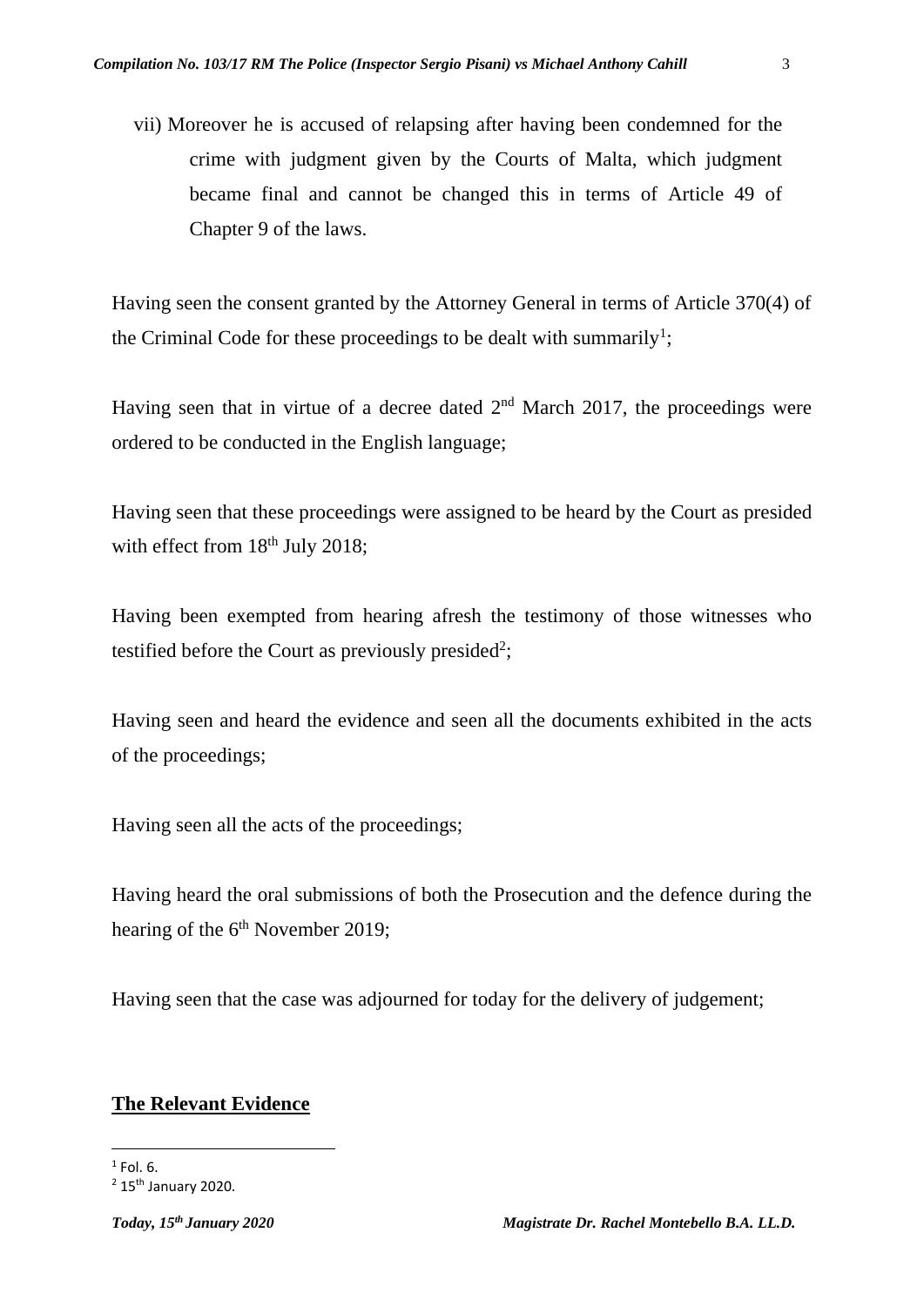**Jean Claude Seisun** testified<sup>3</sup> that on the 23<sup>rd</sup> of January 2017 he was employed with Motor Test Services in Luqa, a VRT station where vehicles are tested. He confirmed that he knows the accused, Michael Cahill, as he was also employed with same garage as a tester who examines vehicles for the purpose of VRT. He recalls that while at his work place he had received a phone call from a third party regarding a van with registration number ABU-815 which required VRT testing, and during this phone call, the said third party mentioned money and that he was ready to pay more for the van to be approved for purposes of VRT. Witness stated that the fee for a regular VRT test on a vehicle such as the van in question is  $\epsilon$ 26.32, and at least two testers are required in order to carry out a VRT test. Although he knows that the owner of this vehicle was Godfrey Formosa, witness confirmed that it was not Formosa who brought the van to the garage that same day for testing. Witness stated:-

"*… I have to state that this person was not the owner of the van and eventually eighty Euro (€80) which were given to me. On a question being asked, I reply that the eighty Euro (€80) were given after. That the money was given upon the van entering the garage, that is before any testing was done.*"

The witness also confirmed that he photographed the van and the money was given to him by the person who brought the van and he gave the accused  $\epsilon$ 40 from the  $\epsilon$ 80 that were handed to him. He also stated that at this point he left the garage in order to buy something to eat and that the accused was the only tester in the garage while witness was gone. Upon returning to the garage, the van was no longer there and witness stated that he was not present when the VRT certificate was issued in connection with the van ABU-815, although upon being shown the certificate during his testimony, he recognised the accused's signature on the said certificate.

Witness continued to state that he had subsequently contacted the owner of the van personally in order to see to the mirror and the rear bumper and return the van to the

 $3$  8<sup>th</sup> March 2017.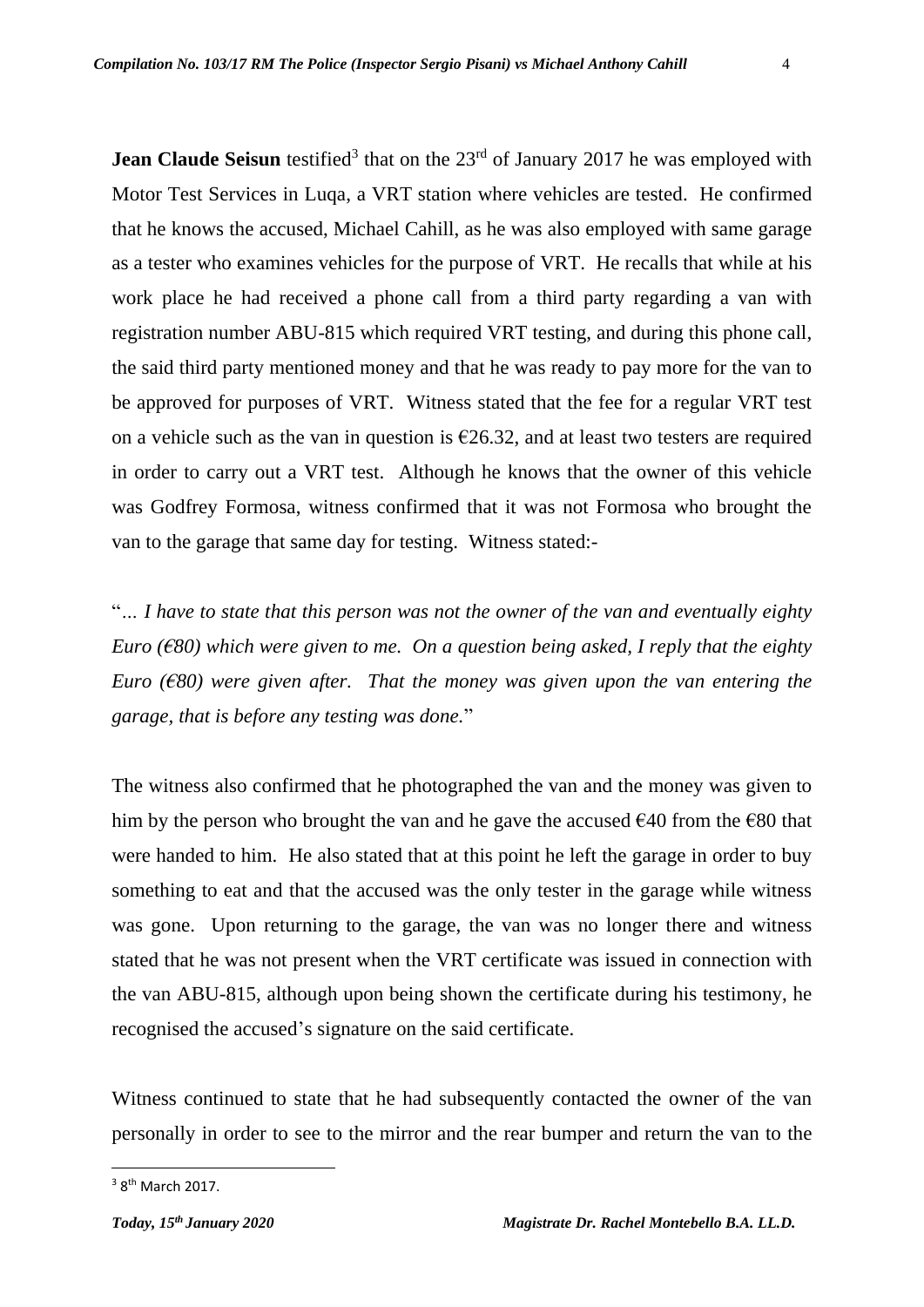garage to be tested, and although the van was returned to the garage and duly tested, no certificate was issued on that second occasion since the certificate had already been issued previously and was not withdrawn. On this occasion, the van was visually inspected by the witness and the accused but according to the witness, the mirror and the rear bumper had not been fixed.

He also stated that when the van was subsequently brought to the garage by officials from Transport Malta and was tested yet again, it failed the test which was carried out by the accused, as it had the side window on the driver's side and part of the rear bumper, missing.

Under cross-examination<sup>4</sup>, Jean Claude Seisun stated that the phone call that he received in connection with the testing of vehicle ABU-815 from the owner of the vehicle, was received on his mobile phone which is not listed anywhere in connection with the VRT station where he was employed. He stated that subsequently the vehicle was brought to the station where he worked. Witness also confirmed that he often carried out VRT tests himself alone and would then ask the accused to sign the certificate. He denied having received an envelope in connection with the vehicle ABU-815, however he confirmed that he was given cash directly, which he then divided between himself and the accused after having told the accused to check the car. He denied being aware of what took place subsequently.

Godfrey Formosa testified<sup>5</sup> that he is the licensed owner of vehicle ABU-815, but the vehicle belongs to the company Luxury Living Technologies of which he was a Director. He stated that he does not know the accused and never met him. He also denied having taken the vehicle for VRT testing himself since he engages an employee of his company, Ray Galea, in order to co-ordinate the testing of the vehicles. Witness recounted how initially, all the vans were taken by another employee Jean Carl Grech to a garage called XTC but since the van ABU-815 exceeds

<sup>4</sup> 3 rd December 2018.

<sup>5</sup> 14th March 2017.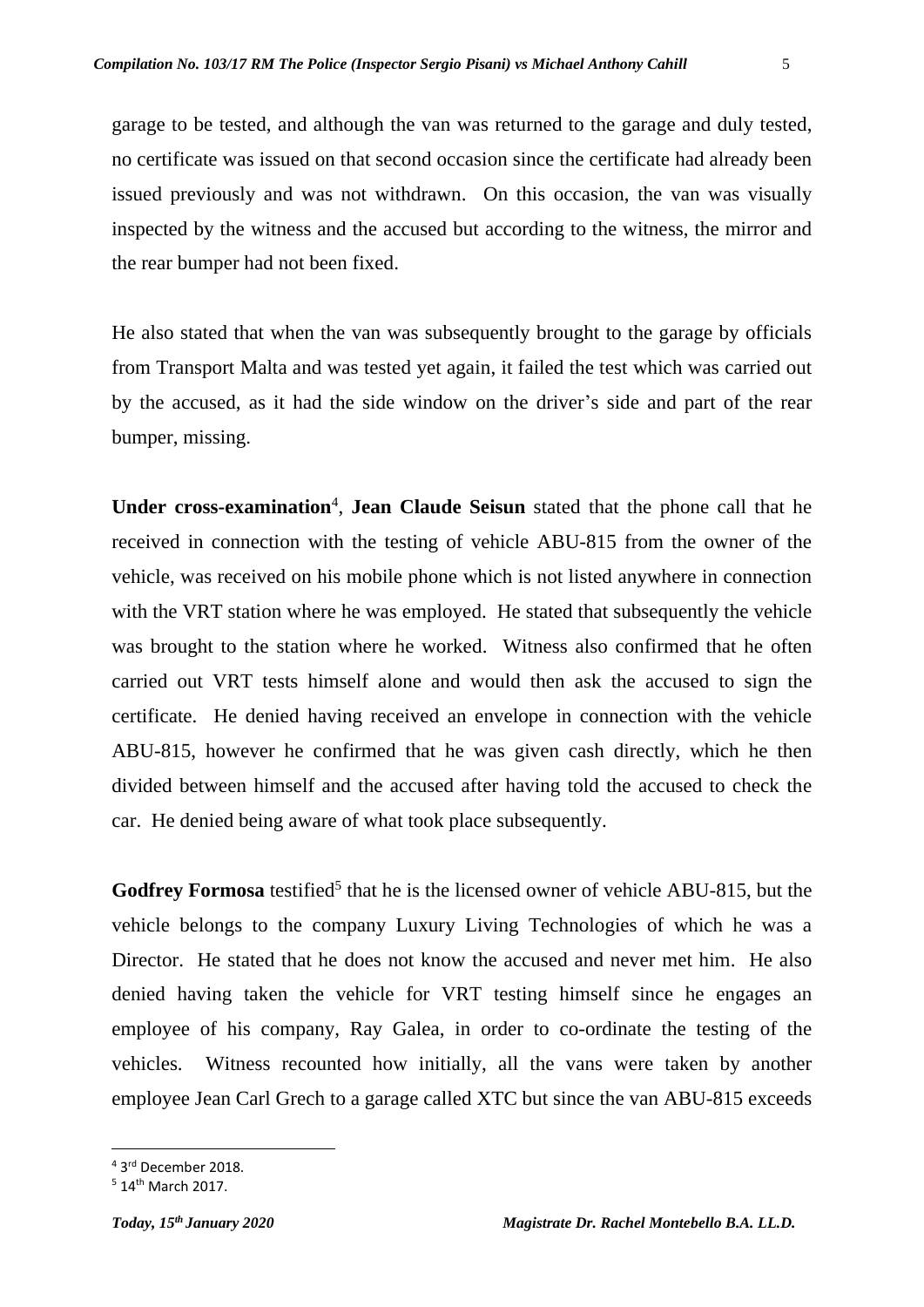3 tons in weight, his employee was recommended to take it for testing to a garage in Luqa and Jean Carl Grech was the person who took the said van for testing. He confirmed that he gave the instructions for the vehicle to be taken for VRT testing and Jean Carl Grech asked for 100 Euro which were given to him by the Accounts Department of his company before the VRT certificate was in his possession, but witnesses denied knowing who the money was given to or between whom it was divided. Witness stated that he was not aware that the vehicle needed repairs to be carried out before it was taken for VRT testing however after the Police intervened and after the vehicle was tested for VRT, it was taken to a mechanic in order for repairs to be carried out.

**Under cross-examination, Godfrey Formosa** declared that the choice where to take company vehicles for VRT testing was left in the discretion of his employees although the vehicle belonged to him. However he stated that it was Jean Carl Grech who decided to take the vehicle ABU-815 to the VRT testing station where the accused was employed, however this was done without his knowledge and approval although Jean Carl Grech did mention to him the name of the VRT station where the car was taken. The accused was never mentioned to him by name.

Mario Buttigieg who was appointed as Court-expert on the 14<sup>th</sup> March 2017, presented report Dok. MB and testified<sup>6</sup> that the VRT that was carried out on his vehicle at Motor Test Services Limited in Luqa, took thirty minutes in total.

**Jesmond Calleja**<sup>7</sup> confirmed that he effected a service, repairs of number plate and rear bumper, and the replacement of a ball joint and mirror cover to vehicle ABU-815 on the 3rd February 2017. He was informed that these repairs were needed for purposes of an inspection. The vehicle as brought to him by Ray Galea and he communicated only with Ray Galea regarding the repairs carried out on this vehicle.

<sup>6</sup> 21st June 2017.

<sup>7</sup> 21st March 2017.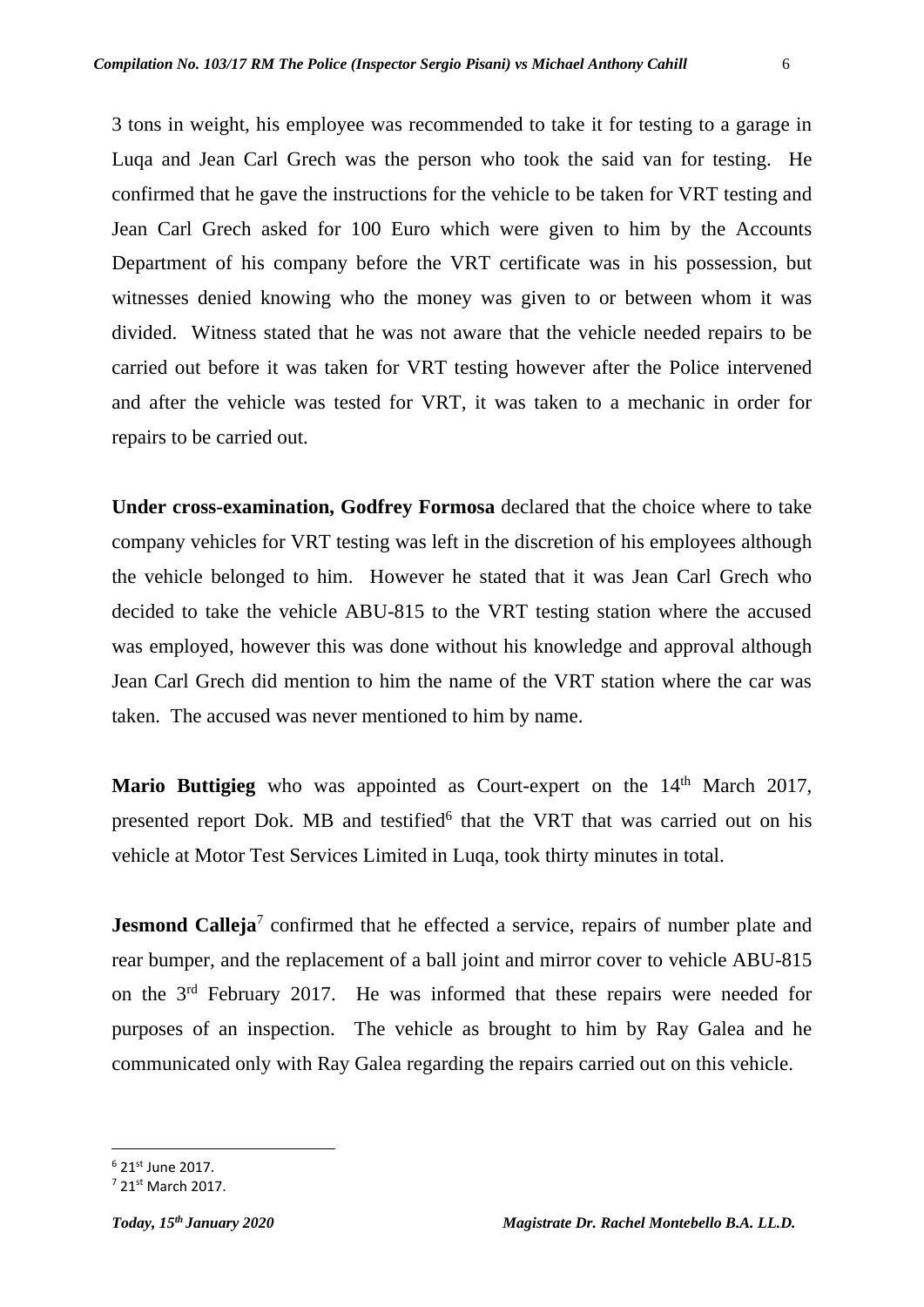**Melvyn Zammit** confirmed that he works at Motor Test Services Limited together with the accused whom he has known for over seven years. He recognised VRT certificate Dok.  $SP^8$  issued in connection with vehicle ABU-815 as being a pass test of VRT issued on the 23rd January 2017. He also confirmed that the certificate is signed by the accused although not in his presence, as at that time witness stated that he was working on some repairs in another building and was not present when the first VRT was carried out, so he can only assume that this was carried out by the accused as he was informed of this by Jean Claude Seisun. Witness also recognised Dok SP1 as being a VRT certificate stating that vehicle ABU-815 failed the test, and this was issued when the Police together with Transport Malta officials came on site to request that a test is carried out on the vehicle.

Under cross-examination<sup>9</sup>, Melvyn Zammit confirmed that the person who is required to sign the VRT certificate is the person who actually carried out the VRT test and he also stated that assistants who are not certified VRT testers cannot carry out such tests or sign VRT certificates. He also confirmed that the accused and himself are the only two testers in the VRT station where they are employed, while Jean Claude Seisun was a helper at the garage and he was not certified to carry out VRT tests and nor did he ever carry out any such test in witness's presence. He also stated that it is the responsibility of the tester to check any work that may be carried out by the helper. Witness confirmed that the fee for VRT testing is fixed and that in the case of vehicle ABU-815, the amount of the fee would be that of  $\epsilon$ 26.32.

Anna Maria Grech<sup>10</sup>, the owner of the VRT Station situated at 50, Industrial Estate, Luqa, confirmed that the accused is employed with her, together with another tester and a helper. She was not present when the vehicle ABU-0815 was tested the first time and when certificate Dok. SP which indicates an initial pass test, was issued by the accused, however she was present when the Police requested that the vehicle is tested again in their presence and she confirmed that the vehicle failed the test since it

<sup>8</sup> Fol. 18.

<sup>&</sup>lt;sup>9</sup> 21st June 2018.

<sup>10</sup> 21st March 2017.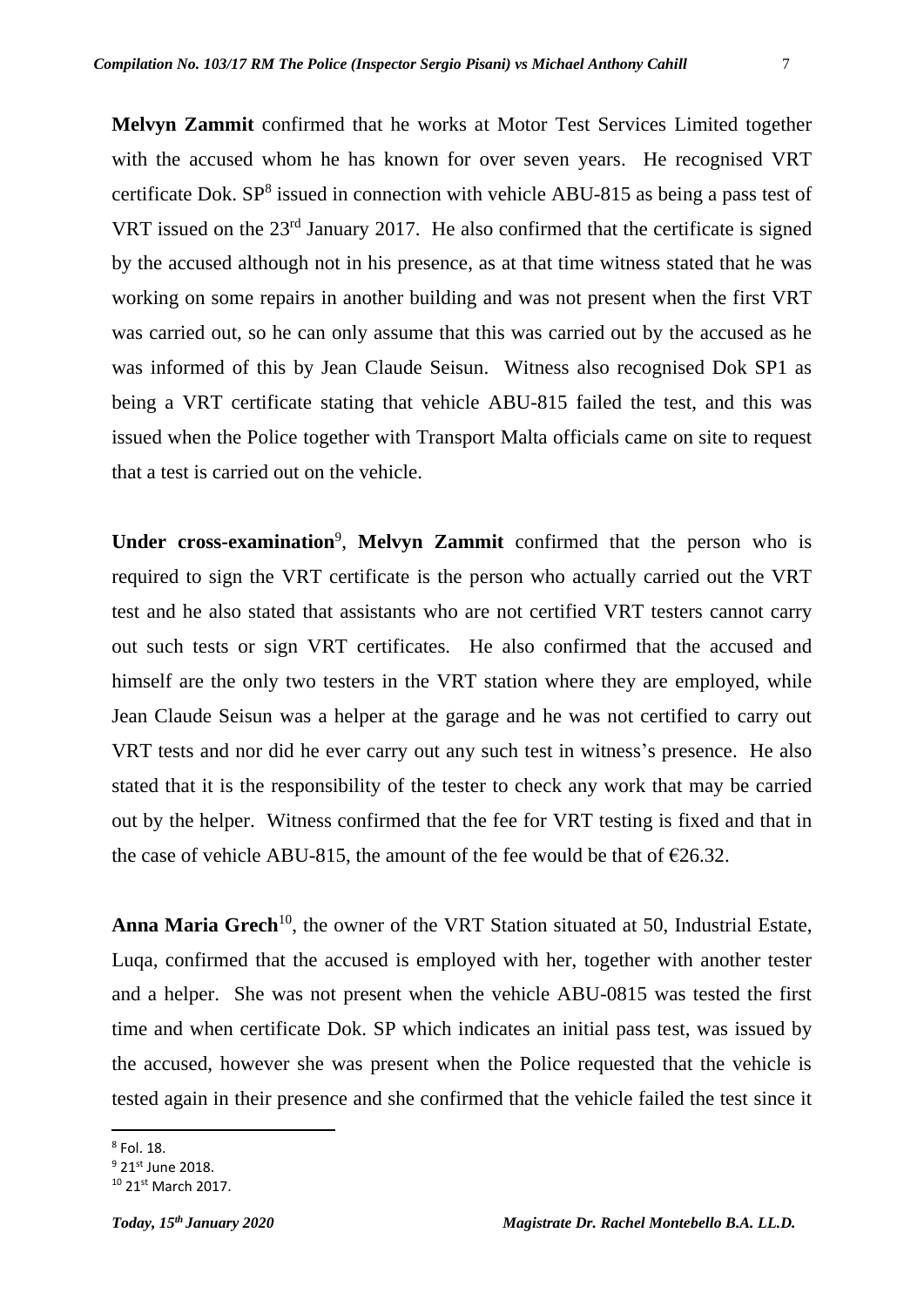had some faults. At the time when the VRT certificates in connection with this vehicle were issued, her employed helper was Jean Claude Seisun. She also stated that she was never asked for her helper's telephone number as clients usually call on the land line of the garage.

Lino Abela<sup>11</sup>, a technical manager at Transport Malta stated that he was called by the Police on the  $25<sup>th</sup>$  January 2017 to assist them in an investigation regarding vehicle ABU-815 and on the  $27<sup>th</sup>$  January 2017 he was asked by the Police to go to Birkirkara to check the vehicle and after checking the vehicle found that it had the rear part of its bumper missing, faulty steering wheel and two rear tyres that were worn out. From the system it resulted that the vehicle had undergone VRT testing and was certified as having passed the test only few days before, on the 23<sup>rd</sup> January 2017 at 12:53h at Motor Test VRT Station, which test was conducted by Cahill with licence number 3898208 who the witness recognised as being the accused. The witness also explained that it is the tester himself who inputs the information in the Transport Malta system. Witness also declared that in that condition this vehicle could have never passed the test.

**George Farrugia**<sup>12</sup>, principal technical officer at Transport Malta stated that he inspected vehicle ABU0815 while it was parked at Santa Venera together with other officers from his technical unit, since he was informed that it had been certified as having passed VRT but from a visual inspection it resulted that there were several irregularities including rear right bumper, faulty speedometer, steering noise and problems with the rear tyres. The vehicle was tested the following Monday at Motor Test in Luqa for which test, carried out by the accused, the witness was present. This test confirmed the failings noted by witness in his previous visual inspection of the car.

<sup>&</sup>lt;sup>11</sup> 21<sup>st</sup> March 2017.

<sup>&</sup>lt;sup>12</sup> 5<sup>th</sup> April 2017.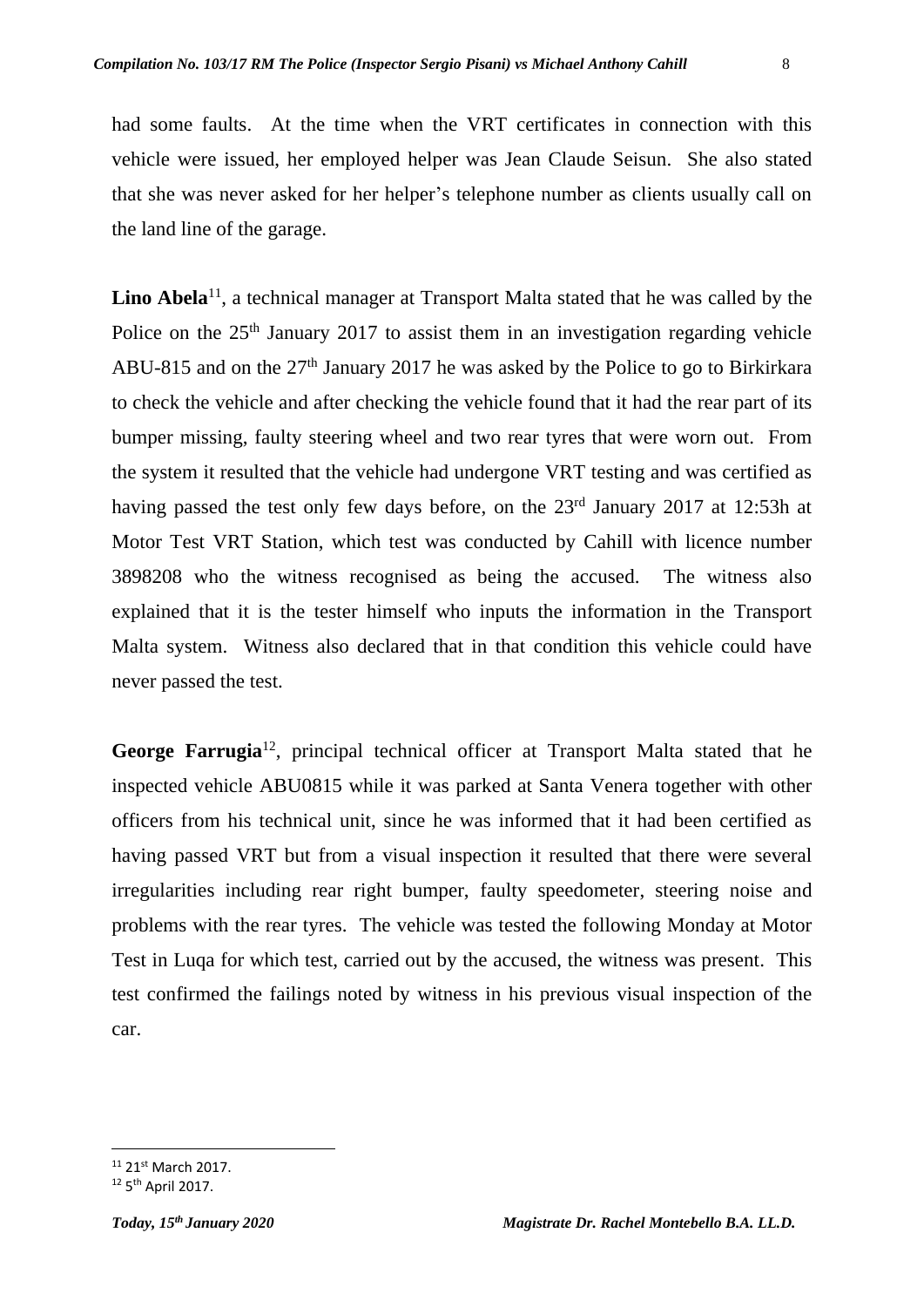**Jean Carl Grech** testified<sup>13</sup> that he was instructed by Ray Galea, his manager at Di Natura, to take company van ABU-815 for VRT testing and he took the vehicle to a VRT station in Luqa where he found a person of foreign nationality who he recognised as the accused, who took two photos of the van. Witness further stated that he handed an envelope containing  $\epsilon$ 90 to him and was given a VRT certificate signed by the accused, all in a matter of five minutes. After a couple of days he returned to the same place with the same vehicle for a short while, as there was something wrong with the van. He also returned a third time with the vehicle where officials of ADT were present and this time he waited for around three quarters of an hour. Witness also confirmed that after the vehicle was taken for VRT testing, some repairs were carried out to the vehicle. While he also confirmed that the certificate at fol. 18 is the certificate that he was given when he took the vehicle for VRT testing, he declared that despite the price indicated on the certificate is of  $\epsilon$ 26.32 he paid  $\epsilon$ 90 for the test.

**Under cross-examination, Jean Carl Grech<sup>14</sup>** reiterated that he was sent to the VRT station in Hal Luqa by Ray Galea who handed him an envelope, and as soon as he arrived at the station a young man, who is not the accused, emerged as though he recognised the van of Di Natura and the witness handed the envelope that he was given to him. He stated that this person passed on the envelope to the accused who opened it in his presence and there was 80 Euro which was divided between the accused and the other person.

**Ray Galea** testified who testified on the 9<sup>th</sup> January 2018 and on the 22<sup>nd</sup> February 2018 and stated that he is the Sales Manager at the company Luxury Living Technologies Limited, which is the owner of vehicle ABU-815. This company was previously known by the name Di Natura. The witness denied having ever given the sum of 90 Euro in cash in an envelope to Jean Carl Grech in order to take the vehicle

<sup>&</sup>lt;sup>13</sup> 9<sup>th</sup> January 2018.

<sup>&</sup>lt;sup>14</sup> 6<sup>th</sup> November 2018.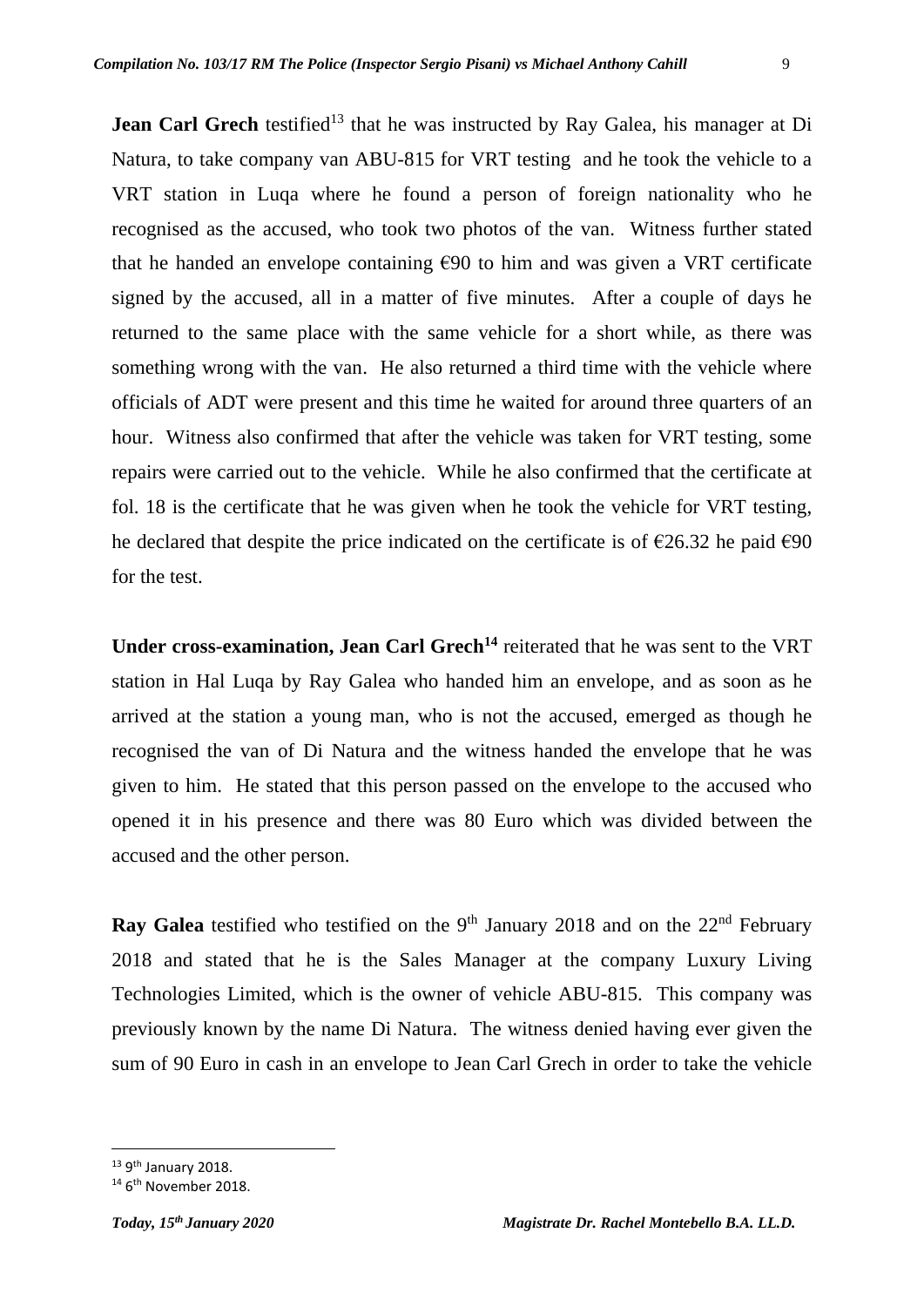for VRT testing and obtain a certificate, and denied any knowledge about the VRT testing of this vehicle, stating that this does not fall within his competence.

**Jean Carl Grech**<sup>15</sup>, when confronted with Ray Galea's statement, declared that when he was instructed to take the vehicle for VRT testing, Ray Galea handed him an envelope containing cash. He stated that as he was employed as a salesman at the time, Ray Galea was his manager and the van was given to him by his manager Ray Galea.

**Ray Galea** denied this statement and stated that the van belonged to the company director, and it is possible that the director sent Grech directly to take the car for VRT testing. However, this statement was again denied by Jean Carl Galea who, when confronted, insisted that it was Ray Galea to sent him to take the vehicle for VRT testing.

**PC 544 Darren Micallef<sup>16</sup>** confirmed that on the 23rd January 2017 he was present together with Inspector Sergio Pisani in Psaila Street Bikrikira when Ray Galea informed the Inspector in the witness's presence that he had sent his employee to carry out VRT Testing on Saturday.

**The accused, Michael Anthony Cahill**, chose to testify<sup>17</sup> in these proceedings and gave the following version of events. He stated that he has been working as a VRT tester for around sixteen years and had been employed at Motor Test Services garage for about 14 months. Jean Claude Seisun was employed as a helper at the same garage, and would help out by taking photographs of the vehicles, checking the various parts of the vehicles and in general assisting the tester during the testing of the vehicles. He also stated that the actual test could be carried out by the helper alone although he is not licensed, but a licensed tester would need to sign the certificate. The accused however denied that there were occasions where the testing of the vehicle

<sup>&</sup>lt;sup>15</sup> 9<sup>th</sup> January 2018.

<sup>&</sup>lt;sup>16</sup> 22<sup>nd</sup> February 2018.

<sup>&</sup>lt;sup>17</sup> 21<sup>st</sup> May 2019.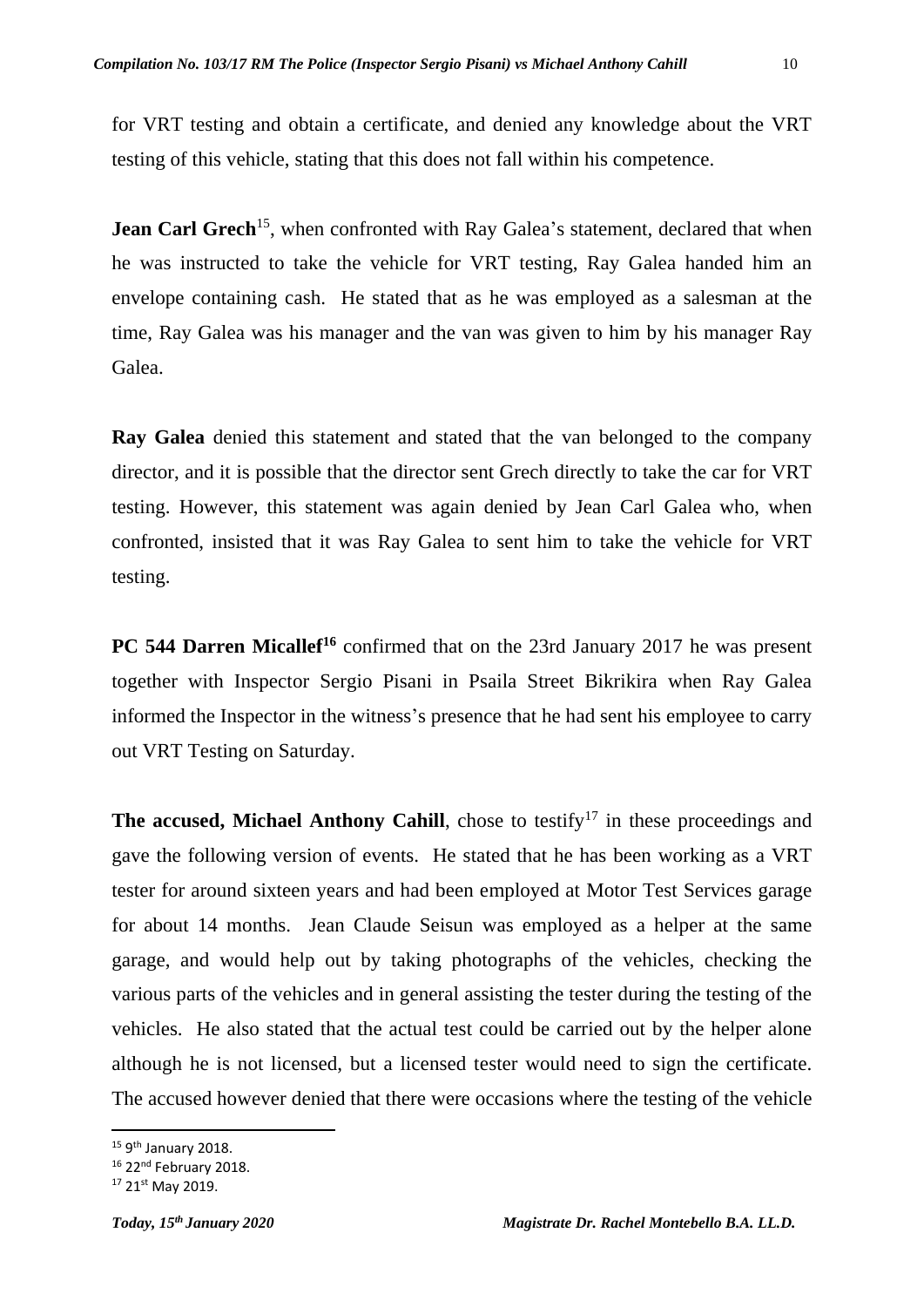would be carried out by Seisun and he, as the licensed tester, would merely sign the certificate. He also stated that Seisun would generally work in the class 3 section situated in another area of the garage while he worked in class 2 section. The accused also confirmed his signature on the VRT certificate exhibited at fol. 18 and stated that at time of issue of the certificate, that is 12:53h, he was taking his usual break at work between 12:30 and 13:00h. Accused also explained that the test is carried out and the VRT certificate issued, when the client actually pays.

He further stated that Jean Claude Seisun asked him for a favour, that is to sign the certificate in respect of a vehicle that was already tested, as the client, a mechanic, was coming to pay and collect the certificate. He stated that he did not recall having tested the vehicle when it was brought to the station by the Police and was tested in the presence of two VRT inspectors.

**Under cross-examination the accused** confirmed that in fact two persons are needed and must be present in order to carry out a VRT test on a vehicle and that at the time when the certificate Dok. SP was issued, there were only two other employees at the garage, Jean Claude Seisun who was inside the office, and Melyvn Zammit who was upstairs. Although he also confirmed that usually a test would take up to 15 or 20 minutes, he does not recall the initial test carried out on this vehicle. He did recall however that when the vehicle ABU-815 was brought in for VRT testing in the presence of the VRT inspectors, it had various faults and missing parts. He affirmed that he did not see the vehicle on the 23rd January 2017 and although he did not receive any money for the VRT certificate issued on that same date, he did sign the certificate. He denied also seeing any money or envelope containing money for the certificate and stated that it was Jean Claude Seisun who informed him that the client was coming to pay.

### **Factual Considerations**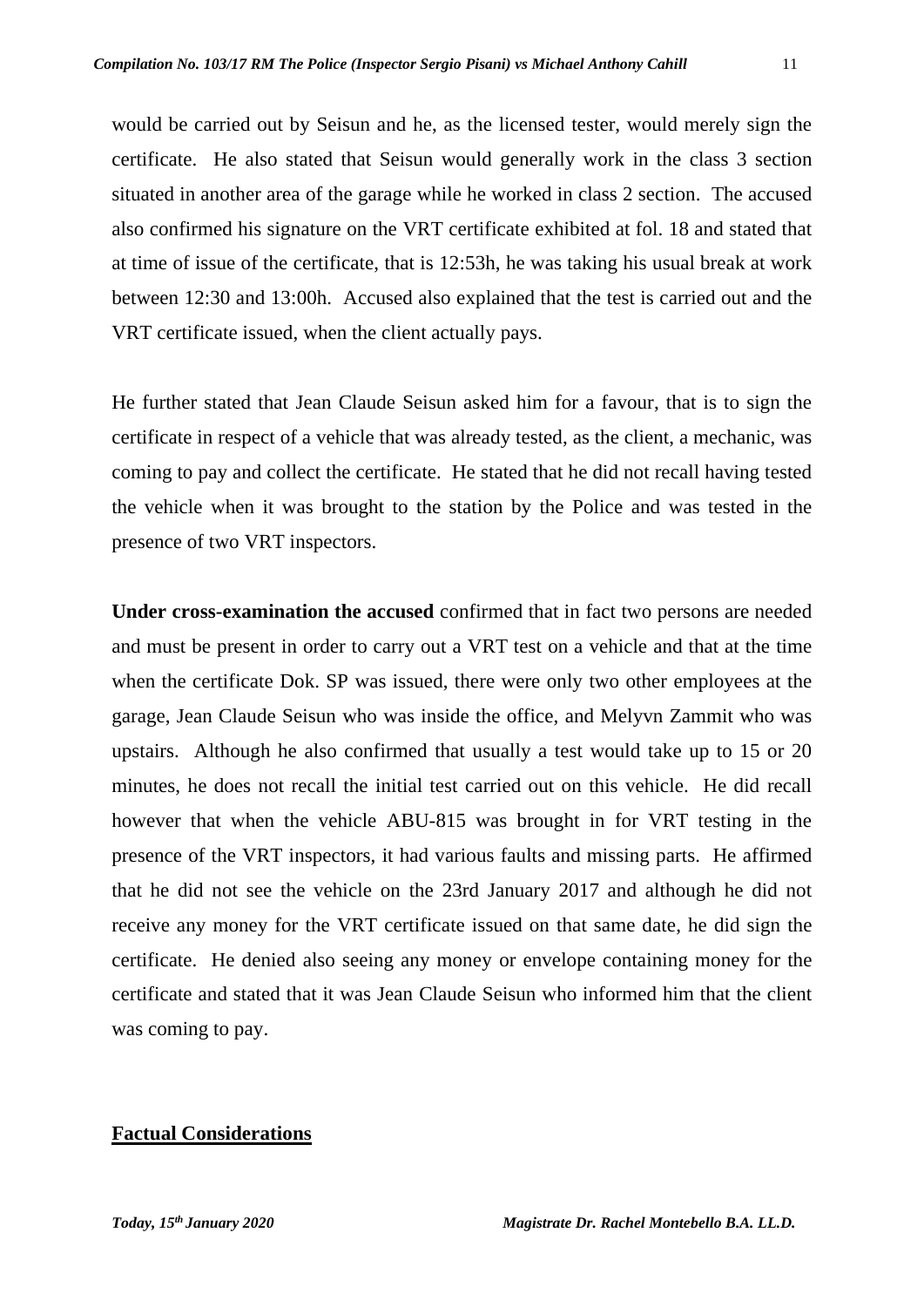After having examined all the evidence tendered in the acts of these proceedings, the Court makes the following observations.

It is duly established from the evidence that a sum of money was indeed handed to Jean Carl Grech, an employee at Luxury Living Technologies Limited, and that he was instructed to take the vehicle ABU-815 owned by said company, for VRT.

The Court after examining and weighing the testimony of the various witnesses who testified in these proceedings, deems that the testimony of Ray Galea, who repeatedly denied having instructed Jean Carl Grech to take the vehicle for VRT testing and having handed him a sum of money in cash to pass onto the VRT station for the purpose of ensuring that the vehicle was duly certified, lacks credibility. After all, his version of events was contradicted by no less than three other witnesses: (i) Godfrey Formosa who expressly stated that he engaged Ray Galea specifically in order to coordinate the VRT testings of the company vehicles; (ii) Jean Carl Grech who consistently reaffirmed that it was Ray Galea, his manager, and not the company director or the Accounts section of the company, who instructed him to take the vehicle ABU-815 to be tested and who handed him the money in order to procure a VRT certificate for the said vehicle; and (iii) PC 544 Darren Micallef who declared that Ray Galea himself informed Inspector Pisani in his presence that he had instructed his employee to take the vehicle for VRT testing.

The Court also deems that it results satisfactorily that this sum of money in cash, varying between  $\epsilon$ 80 and  $\epsilon$ 100, was handed by Jean Carl Grech to the accused and to Jean Claude Seisun at the VRT station where the accused was employed. **The Court deems of particular relevance the fact that Jean Carl Grech in his testimony before the Court in the presence of the accused, clearly described the person at the VRT station who took photos of the vehicle, received the envelope containing €90 and handed him the VRT certificate, as a person of foreign nationality who he recognised as the accused.** Also significant is the following reference made by Jean Carl Grech in the following excerpt from his testimony:-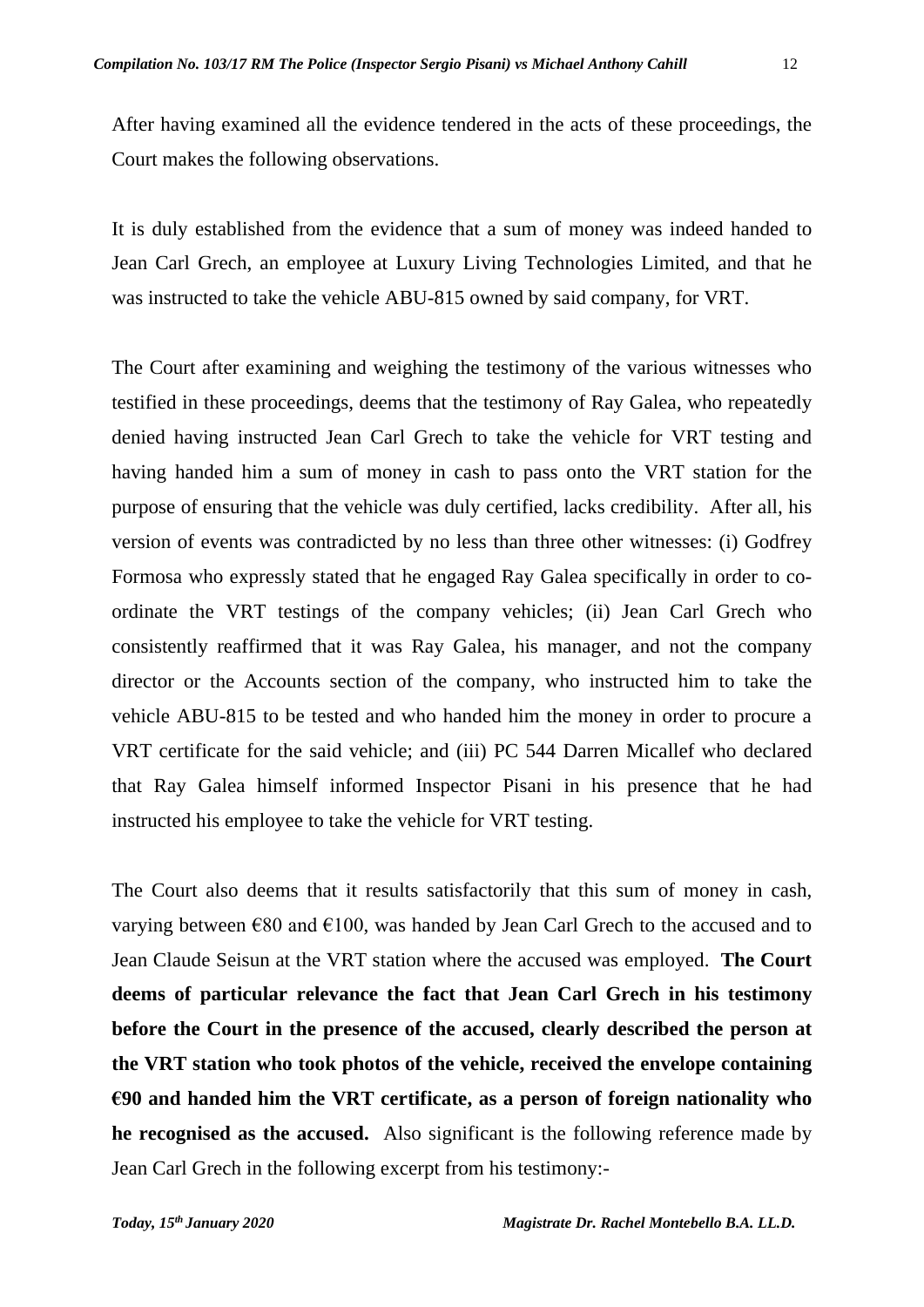"… *Naf li hadli zewg ritratti tal-vettura, tajtu envelope li kien fih id-disghin Euro, tawni l-VRT certificate iffirmat minnu, u tlaqt lura ghax-xoghol bih.*" [enfasi tal-Qorti]

This testimony continues to convince the Court that the certificate was not only signed by the accused in the presence of Jean Carl Grech, but that it was handed to him in the presence of another person, presumably Jean Claude Seisun who after all, admitted most unequivocally that both himself and the accused were present when Jean Carl Grech brought the vehicle and handed over the money.

In any event, the Court is morally convinced on the basis of the entirety of the evidence produced, that the cash was ultimately received by the accused. The precise amount of money and whether the cash was in an envelope or otherwise, and whether it was handed to directly to Seisun or to the accused and how it was divided between them, is not in the Court's view, of such relevance as to put into any doubt that a sum of money well in excess of the established rate for the test actually carried out on the vehicle in question ( $\epsilon$ 26.32), was indeed passed on by third person through Jean Carl Grech, and ended up in the hands of the accused, for the ultimate purpose of procuring a VRT certificate in connection with the vehicle ABU-815.

It is also sufficiently proven that although the VRT certificate issued on the 23rd January 2017 affirms that the vehicle was duly tested and effectively passed the test, it does not result from the evidence that a VRT test was actually carried out on the vehicle on the day when it was first brought to the VRT station, that is on the 23rd January 2017. Indeed, all the persons connected with the VRT station in question, that is, the accused, Melvyn Zammit, Jean Claude Seisun and Anna Maria Grech, all denied any knowledge of the vehicle having been effectively tested on the date when the certificate Dok. SP was issued, that is on the 23rd January 2017. However, on the other hand, the issue of the said certificate is undoubted and uncontested, which in the Court's view can only mean that the certificate was issued either without the vehicle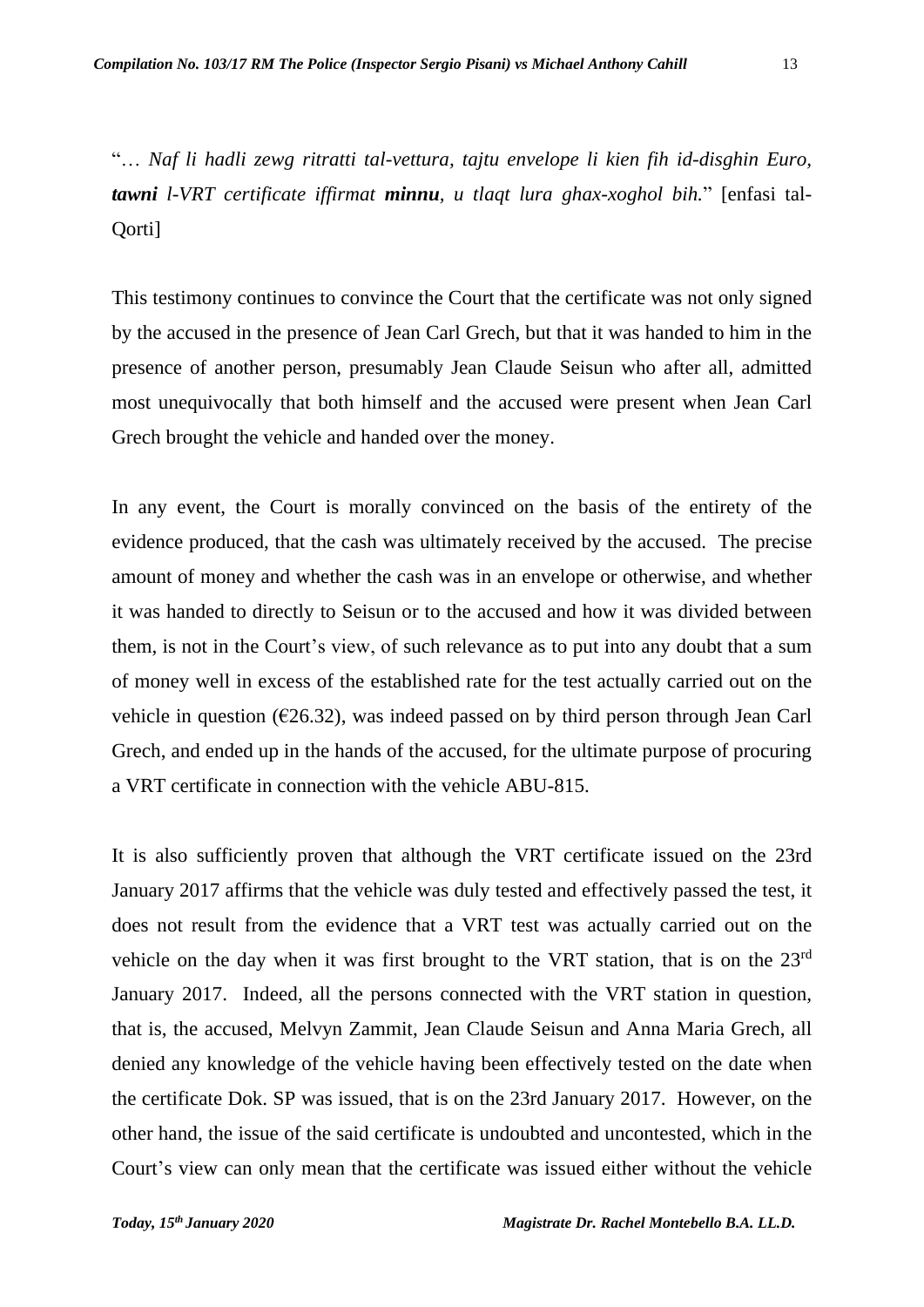having been duly tested or, as would result from the evidence of Lino Abela and George Farrugia, in circumstances where although the said vehicle was in such a state that it could not have possibly been certified with a VRT pass, it was nonetheless certified as roadworthy by the accused.

It is true that from the evidence it does not result to have been the accused himself who agreed with Ray Galea or in any event with Jean Carl Grech, to receive a sum of money for the purpose of certifying the vehicle in question for VRT purposes: indeed it is admitted by Jean Claude Seisun that he had himself received a phone call from the person who was willing to pay more than the fixed rate for VRT certification of vehicle ABU-815. Nevertheless, it is sufficiently proven, in the Court's view, by both Jean Carl Grech and Jean Claude Seisun's testimony, that the accused ultimately received cash paid out by a third party and passed onto him and Jean Claude Seisun also by a third party, for the ultimate purpose of issuing or at least signing a VRT pass-certificate for vehicle ABU-815. It is indeed uncontested that the accused did sign the VRT certificate dated 23rd January 2017 which certifies that the vehicle had passed the test.

It is submitted by the defence that because Seisun would often carry out the testing of vehicles even when he was not licensed to do so, this is also what occurred in this case and that the only involvement of the accused in the events on which the present charges are based, was to naively sign the certificate stating the vehicle ABU-815 passed the VRT test on the 23rd January 2017, without having however confirmed that the test was indeed carried out. **In fact, it is uncontested by the defence that the accused signed a certificate for a vehicle which he did not test.**

The accused goes on to claim that he did not received any money for this certificate, despite having claimed that certificates are only issued when the client pays. In this regard, the Courts reiterates its observation that the accused was positively identified by Jean Carl Grech as the person who received the money at the VRT station, while Jean Claude Seisun confirmed and re-affirmed in his testimony that the money was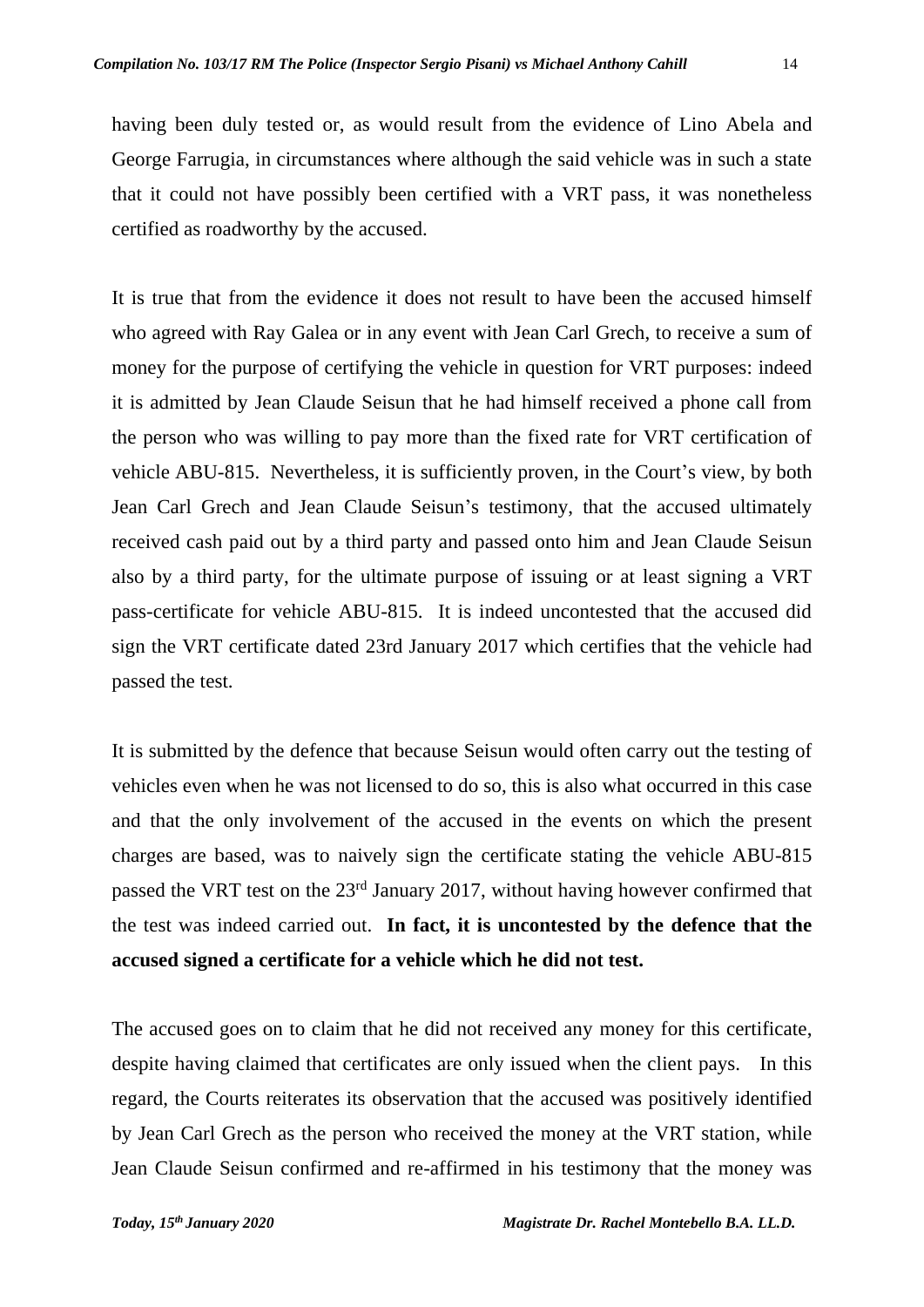passed onto accused. Consequently, the Court has no reservations and is morally convinced that accused received money in order to certify a vehicle that if indeed tested, should have failed the test, whether or not the test was indeed carried out and whether it was carried out by accused or by a person who was not licensed to do so.

In actual fact, the Court is satisfied that the evidence reveals quite unequivocally that the vehicle ABU-815 was not, indeed, tested on the 23rd January 2017 when taken by Jean Carl Grech to the VRT station and that the initial pass certificate issued after five minutes on that occasion, was improperly issued. After all, both George Farrugia and Lino Abela affirmed in their testimony that in the condition in which it was found a few days after the purported test was carried out, the vehicle ABU-815 could have never passed a roadworthiness test. This conclusion is reaffirmed by the fact that while Jean Carl Grech stated in his testimony that the certificate was issued and handed to him after five minutes, court expert Mario Buttigieg testified that a regular vehicle roadworthiness test takes approximately 30 minutes to carry out. Moreover if, as Jean Claude Seisun stated in his testimony, after receiving the money from Jean Carl Grech and passing it onto the accused, he left the vehicle at the station in order to buy himself some lunch, the only person who could have issued the certificate was the accused who in any event, could not have carried out the test since, by his own admission, at least two persons are needed in order for the vehicle to be tested. The Court on the basis of the relevant testimony, categorically excludes the involvement of Melvyn Zammit in the facts giving rise to the present charges.

## Having considered;

After having reached the aforementioned conclusions on the basis of the evidence adduced in the acts of the proceedings, the Court will now proceed to determine upon application of these facts to the charges brought against the accused, the guilt or otherwise of the accused of the offences he is charged with having committed.

## **Trading in Influence**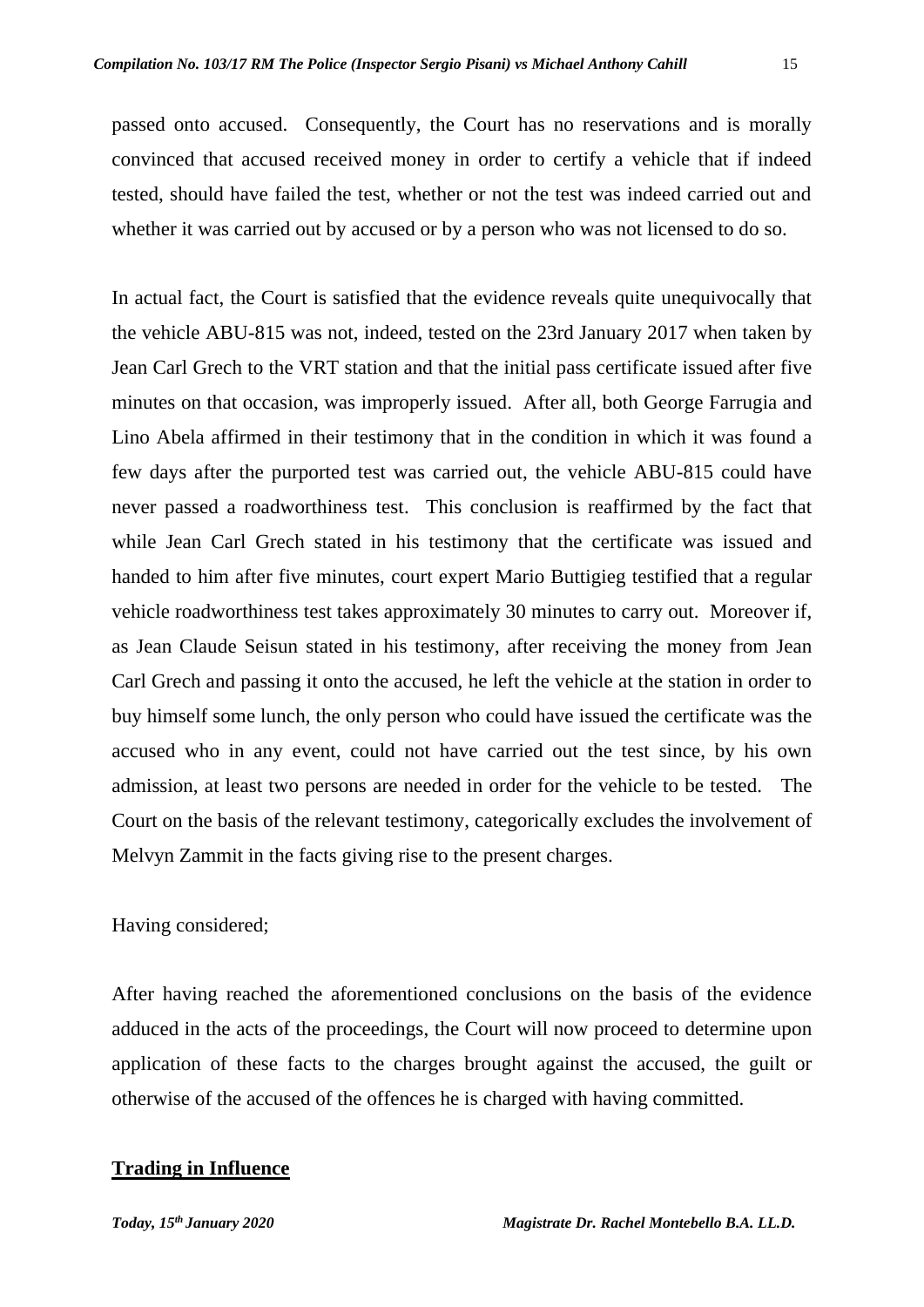The first charge brought against the accused imputes the commission of the crime contemplated in Article 121A (2) which provides thus:-

*Any person who requests, receives or accepts any offer or promise of any undue advantage for himself or for anyone else with the object of exercising any improper influence as is referred to in sub-article (1) shall on conviction be liable to the punishment laid down in that sub-article.*

*(3) The offences referred to in sub-articles (1) and (2) shall be complete whether or not the alleged ability to exert an improper influence existed, whether or not the influence is exerted and whether or not the supposed influence leads to the intended result.*

The scope of this legal provision is rather wide, with the definition of this crime comprising the acceptance, receipt, and even the request or promise of an offer, of any undue advantage for the purpose of the exercise of an improper influence. Although the offer, request, promise or indeed acceptance of an undue advantage is an essential element of this offence, the Court considers that is immaterial whether this undue advantage is intended for the active subject of the offence or for another person, so long as the undue advantage is accepted, requested or promised with the object of the active subject exercising any improper influence over the decision-making of any person. It also emerges from the provisions of paragraph (3) of Article 121A that the offence is consummated even if the capacity of the active subject of the offence to exert undue influence is inexistent or is not exerted or does not produce the desired result.

It is evident that the active subject of this offence must be the person who is tasked with exercising the undue influence over a third party, whether or not he is in effect in a position to do so but provided that he requests, is promised or accepts an undue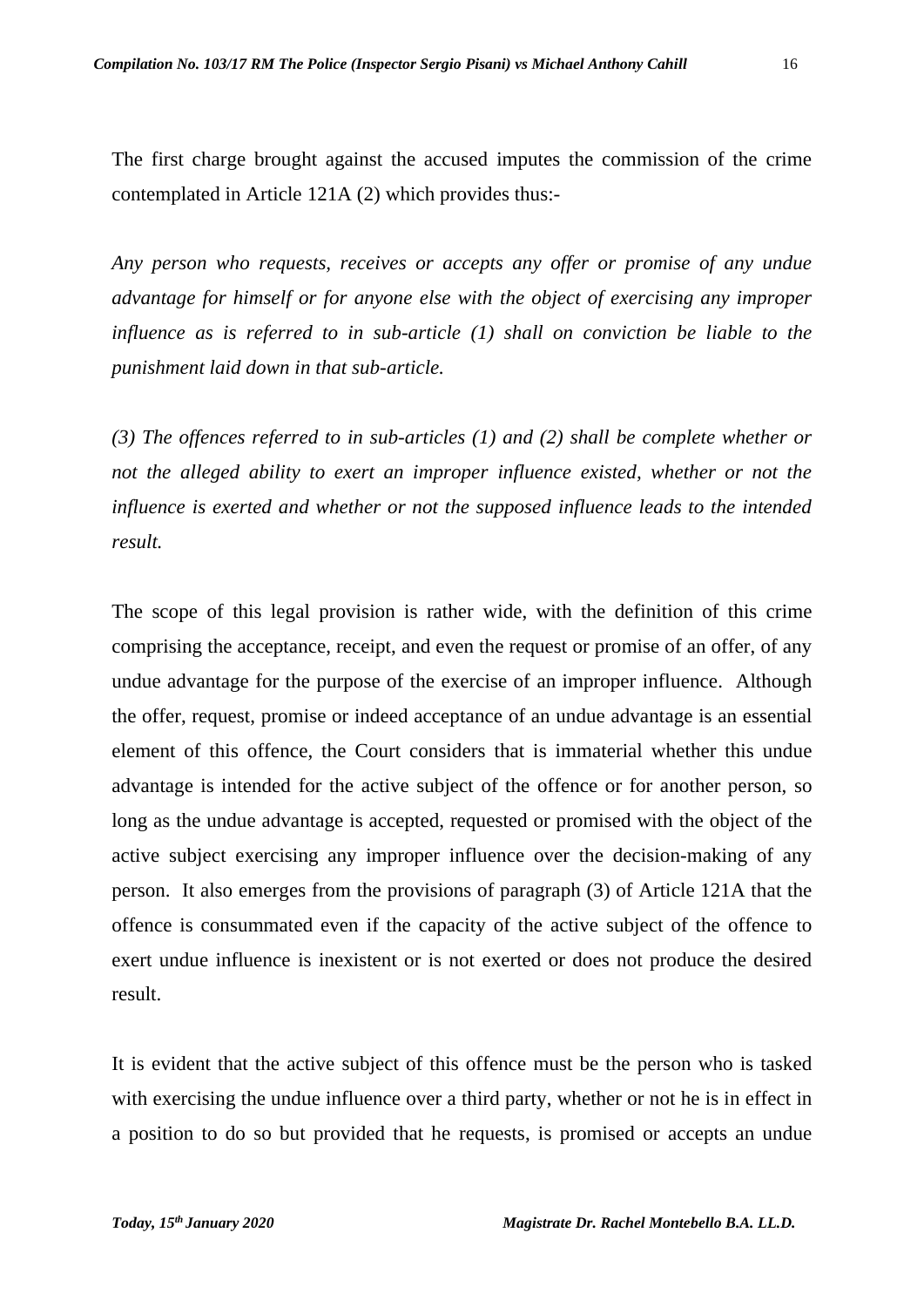advantage for doing so whether for himself or for the person over who he undertakes to exercise an improper influence.

This in effect means that the legal definition of this crime does not extend to the hypothesis where the undue advantage is intended for the active subject of the offence to exercise an improper influence exclusively over his own decision-making. It therefore also follows that the requirement of the involvement of a third person over whom the active subject intends to, or effectively exercises an improper influence in consideration of an undue advantage, is an essential constitutive element of the crime with which the accused has been charged under Article 121A(2).

A well-defined interpretation of this legal provision was provided by the Criminal Court in its judgement of the 13<sup>th</sup> July 2006 in the names **Ir-Repubblika ta' Malta vs Dr. Noel Arrigo** and also by the Court of Criminal Appeal in its judgement of the 17<sup>th</sup> September 2008 in the names **Il-Pulizija vs Gino Zammit** where it was held:-

*"Illi minn ezami ta'l-artikolu gdid 121A jemergu zewg reati separati. Dak kontemplat fis-subartiklu (1) huwa dak ta' persuna li twieghed, taghti jew toffri, xi vantagg mhux xieraq lil xi persuna ohra li tasserixxi jew tikkonferma li huwa jew hija jkunu kapaci li jaghmlu xi influwenza mhux xierqa fuq il-mod kif tiddeciedi xi persuna li hemm imsemmija fl-artikoli precedenti. Mela hawn ghandha il-kaz fejn A is-soggett attiv, qieghed iwieghed, joffri jew jaghti lil B xi vantagg mhux xieraq biex B jinfluwenza kif jiddeciedi C., sija jekk dak il-vantagg mhux xieraq ikun ghal C jew ghal xi hadd iehor, prezumibbilment D."* 

*Is-subartikolu (2) invece johloq ir-reat ta' min jircevi jew jaccetta xi offerta jew weghda ta' xi vantagg mhux xieraq ghalih innifsu jew ghal xi hadd iehor bil-ghan li jezercita xi influwenza mhux xierqa bhal ma hemm imsemmija fis-subartikolu (1). Mela hawn is-suggett attiv huwa A li qed jaccetta jew jircevi minnghand B xi vantagg mhux xieraq ghalih innifsu jew ghall xi hadd iehor, bil-ghan li jezercita influwenza mhux xierqa fuq C. (sottolinear tal-Qorti).*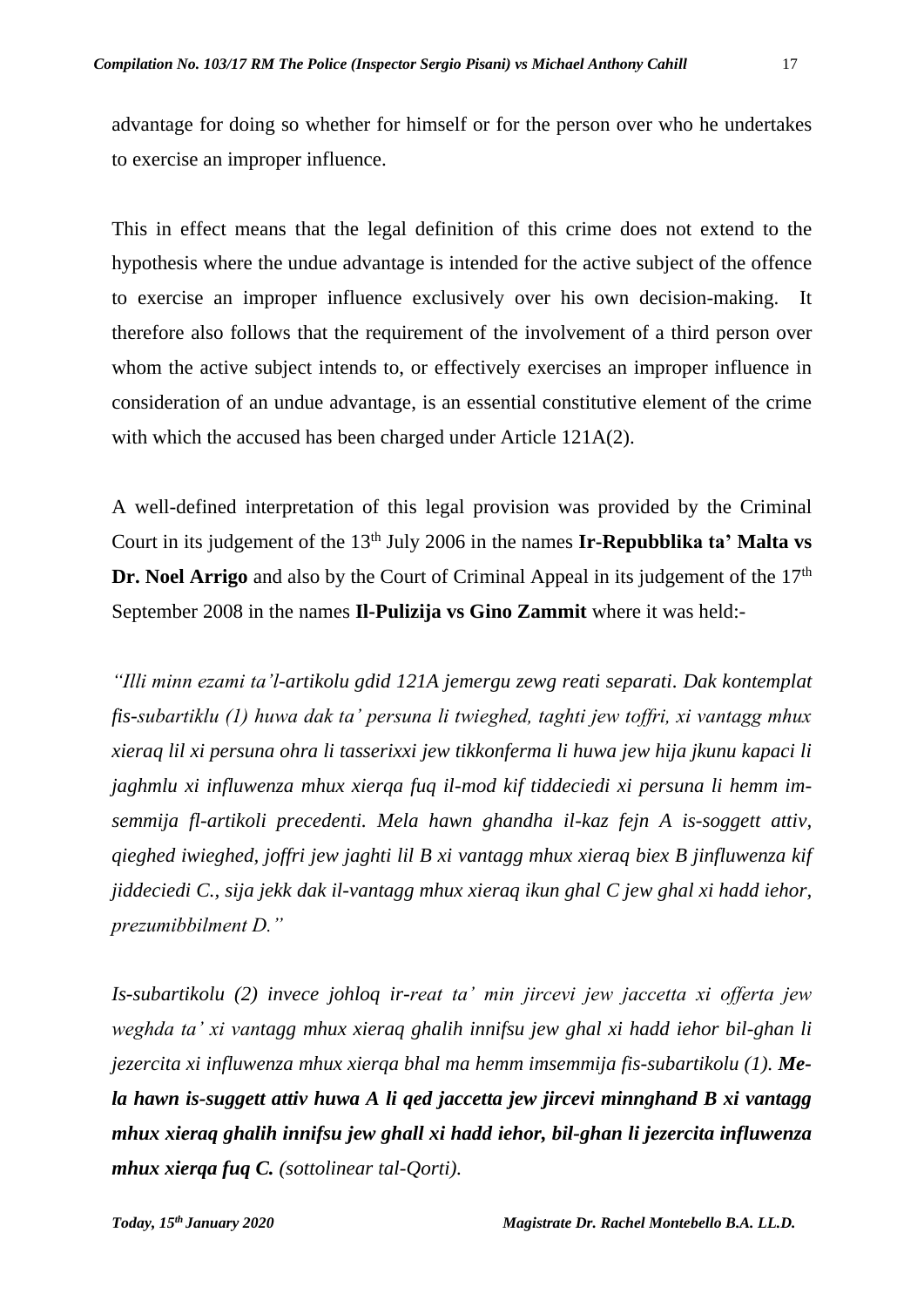*Is-subartikolu (3) mbaghad jiddisponi li r-reati msemmija fis-subartikoli (1) u (2) ikunu saru ghal kollox sew jekk il-kapacita' allegata li ssir influwenza mhux xierqa kienet jew ma kienetx tezisti, sew jekk l-influwenza tkun jew ma tkunx saret u sew jekk l-influwenza pretiza twassal jew ma twassalx ghar-rizultat intiz.* 

*Illi ghalhekk jidher car li biex jissussisti r-reat imsemmi fl-art. 121A (2) ikun hemm bzonn li s-soggett attiv A ikun accetta jew irceva l-vantagg mhux xieraq, bil-ghan li jezercita influwenza fuq kif jiddeciedi C, ossia terza persuna, u mhux semplicement ikun accetta vantagg biex jinfluwenza lilu nnifsu."* [enfasi ta' din il-Qorti]

This therefore means that in order for the crime of trading in influence to subsist under sub-article (2) of Article 121A, there must feature in the scenario: the active subject (A) who undertakes in favour of the person who provides, offers or promises to provide the undue advantage (B), that he (A) will influence on (C)'s decision-making process.

The inevitable corollary of this is that the active subject of this offence must be a person who has undertaken to exercise an improper influence over the manner in which yet another person takes a decision, upon the receipt, promise of receipt or acceptance of an undue advantage from yet another person. However, although in this case, the evidence reveals the participation of B (the person who provided the undue advantage), of A (the person who has undertaken to exercise improper influence on another person's decision-making process), and of C (the person whose decisionmaking process was effectively influenced), the accused evidently is not the person (A) who has undertaken to exert an improper influence on a third party but is actually the party (C) who results to have indeed been influenced improperly by a third person. Although it is true that it has been proven that the accused accepted and received an undue advantage for his improper action, that is a sum of money for the issue of a VRT certificate in respect of a vehicle which was not tested and which could have not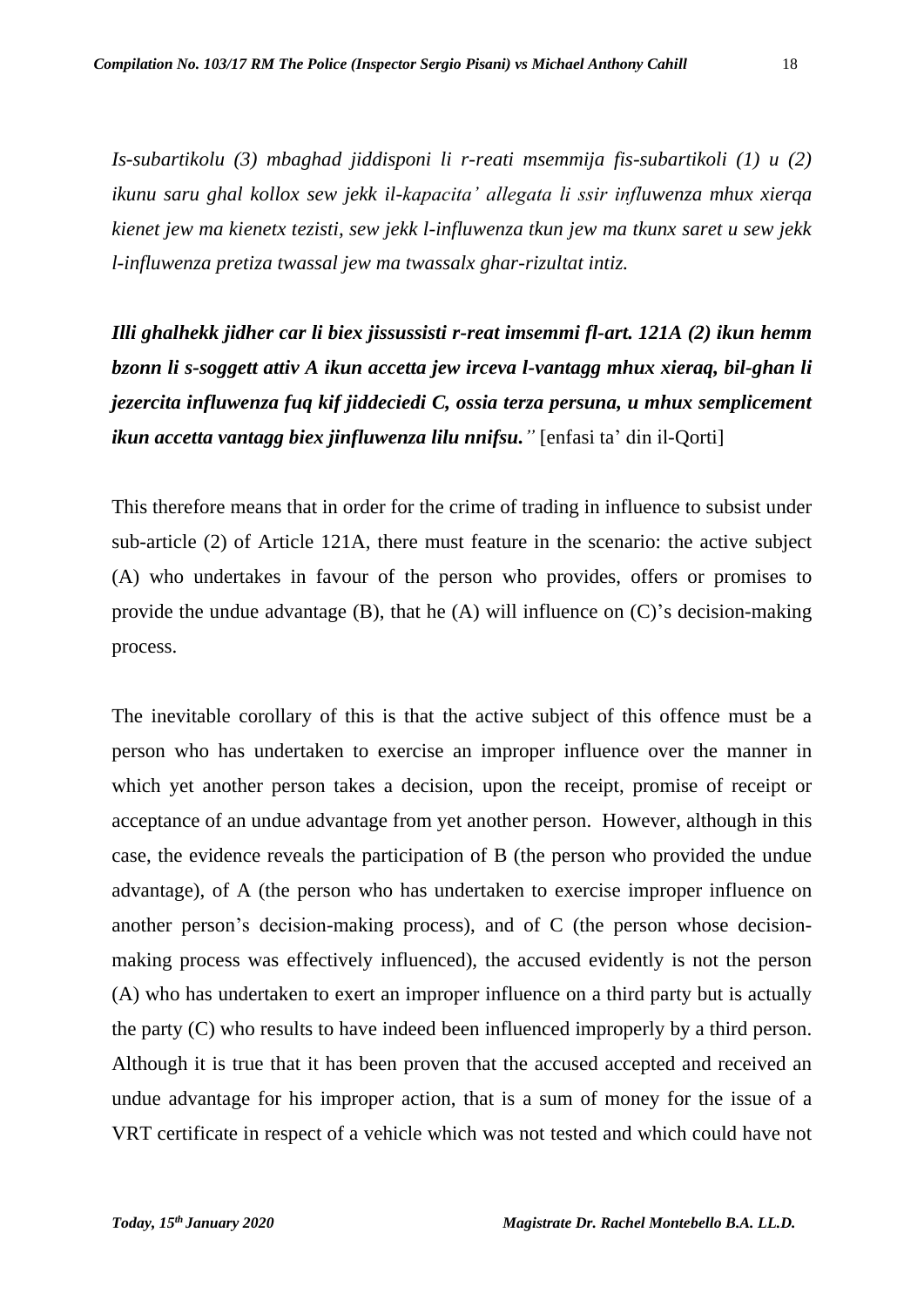passed a roadworthiness test, he does not possess the elements of the active subject of this particular offence with which he has been charged.

As already established, while it is immaterial whether the active subject of this offence requests or receives the undue advantage for himself or for another person, **it is necessary to prove that the active subject, in this case alleged to be the accused, undertook to influence a third party**. This means that guilt in respect of the commission of the particular offence under Article 121A(2) cannot be established if it results that the person accused of this offence accepted an undue advantage to influence himself. The Court considers that this element of the *actus reus* of the offence, however, might have resulted on the part of Jean Claude Seisun or whoever else might have undertaken to improperly influence the accused in his decision to certify vehicle ABU-815 as being roadworthy when it evidently was not.

**However, the evidence is clear in that the accused, even though he accepted an undue advantage, results to have accepted this undue advantage in order to influence himself and no-one else**: it is proven that Jean Claude Seisun was not licensed and could have not issued and signed a valid VRT certificate and the only other person who was licensed to and could issue and sign VRT certificates, and who moreover, was present in that section of the garage at the time when the vehicle was brought over, was in fact the accused.

Also relevant in this regard is the judgement of the Criminal Court dated  $26<sup>th</sup>$ November 2009, which with regard to the crime contemplated under paragraph (1) of Article 121A, held:-

"*Ikun ħati ta' dan ir-reat kemm (i) min jagħmel wegħda jew offerta lil persuna oħra li turi li hi għandha influwenza mhux xierqa fuq kif tiddeëiedi terza persuna li jkollha funzjoni pubblika, bħal ma hu gudikant, biex tinqeda b'dik l-influwenza, u jkun ħati wkoll (ii) min, wara li jkun wera li għandu dik l-influwenza, jaccetta l-offerta li*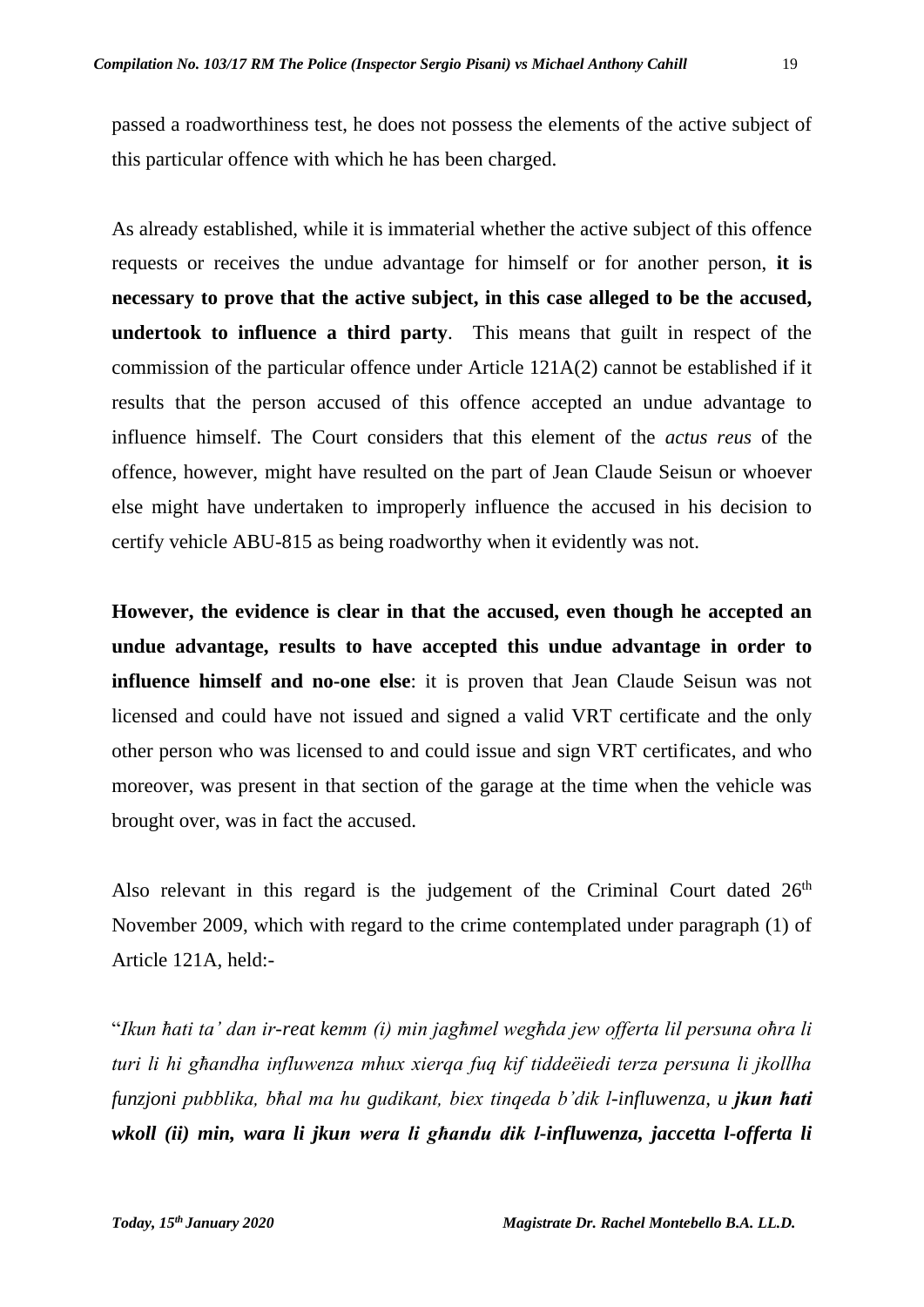*ssirlu bil-għan li jinqeda b'dik l-influwenza fuq it-terza persuna; ma huwiex biżżejjed li jkun laqa' l-offerta biex jinfluwenza lilu nnifsu."* [enfasi ta' din il-Qorti]

Consequently the accused cannot be held to be guilty of the crime under Article 121A(2) of the Criminal Code, which he was charged as having committed, and must consequently be acquitted.

## **Falsification**

The accused is also charged with the offence under Article 188 of the Criminal Code, which punishes:-

*(1) Whosoever, in order to gain any advantage or benefit for himself or others, shall, in any document intended for any public authority, knowingly make a false declaration or statement, or give false information …"*

It has been held consistently that Article 188 of the Criminal Code contemplates the legal concept of ideological falsity of a document, which was defined by the Court of Criminal Appeal in its judgement **Il-Pulizija vs Paul Galea**<sup>18</sup> and distinguished from the concept of material falsity of a document, in the following terms:-

"*Id-differenza bejn il-falz materjali u l-falz ideologiku hi spjegata mill-awturi b'dan il-mod: filwaqt li fil-kaz tal-falz materjali d-dokument jigi ffalsifikat fl-essenza materjali tieghu, fil-falz ideologiku d-dokument ikun iffalsifikat biss fis-sustanza u cioe` fil-kontenut ideali tieghu (Antolisei, F., Manuale di Diritto Penale – Parte Speciale II (Giuffre`, Milano, 1986), p. 604). Fi kliem Manzini (Trattato, v. VI, n.2296, p. 829) ikun hemm falsita` materjali meta d-dokument ikun wiehed mhux genwin (jigifieri jew meta l-awtur apparenti ma jkunx l-awtur reali tad-dokument jew meta d-dokument ikun issubixxa alterazzjonijiet wara l-formazzjoni definittiva tieghu),*

<sup>18</sup> Deciza 17 ta' Ottubru 1997.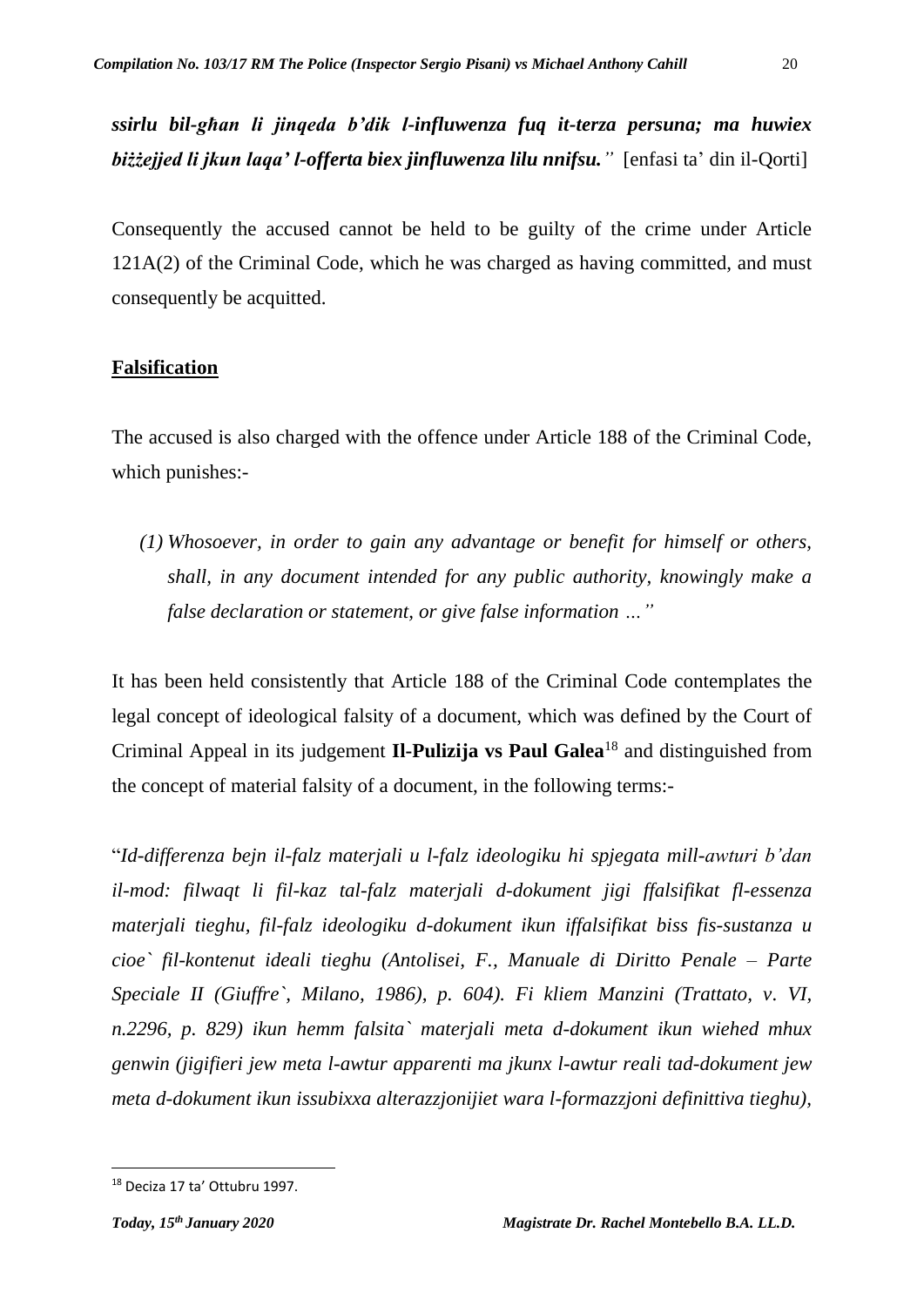*mentri fil-falz ideologiku, ghalkemm id-dokument ikun genwin "non e` veridico, perche` colui che lo ha formato gli fa dire cose contrarie al vero*".

In the case at hand, the VRT certificate issued or at least signed by the accused as a licensed VRT tester, certifies that vehicle ABU-815 passed the roadworthiness test carried out by the accused on the  $23<sup>rd</sup>$  January 2017 at  $12:53:23h<sup>19</sup>$ . Although the certificate is genuine, having been issued and signed by a licensed tester, the accused, it is undoubtedly false in its substance since, as already determined by the Court in the considerations made on the basis of the evidence adduced, vehicle ABU-815 was not, in fact, tested by the accused on the  $23<sup>rd</sup>$  January 2017 and even if it was so tested, it has been duly proven that the vehicle could not have, in is evidently poor condition, qualified for a pass result. The only test which the said vehicle is proven to have undergone is the VRT carried out on the  $30<sup>th</sup>$  January 2017 where it was certified to have failed the test<sup>20</sup>. The certificate therefore, despite being genuine, is false in its substance since it is declaratory of a state of fact which is untrue.

In the Court's view, there is no doubt that the accused's actions in this case demonstrate all essential elements of the crime envisaged in Article 188, since he issued or signed a certificate that despite being materially genuine, contained false particulars and purported to be a certificate of a vehicle that is roadworthy when such vehicle was proven to have been otherwise.

It is also undoubted that the VRT certificate issued on the  $23<sup>rd</sup>$  January 2017 in respect of vehicle ABU-815 was intended to be produced to a public authority, that is Transport Malta, for the purpose of renewing the vehicle's road licence and moreover was effectively produced to the said Authority when the false pass result was also uploaded on the Authority's system and made accessible to the said Authority as confirmed by the technical officers who testified in these proceedings $^{21}$ .

<sup>19</sup> Dok. SP fol. 18.

<sup>20</sup> Dok. SP1 fol. 19.

<sup>&</sup>lt;sup>21</sup> Lino Abela and George Farrugia.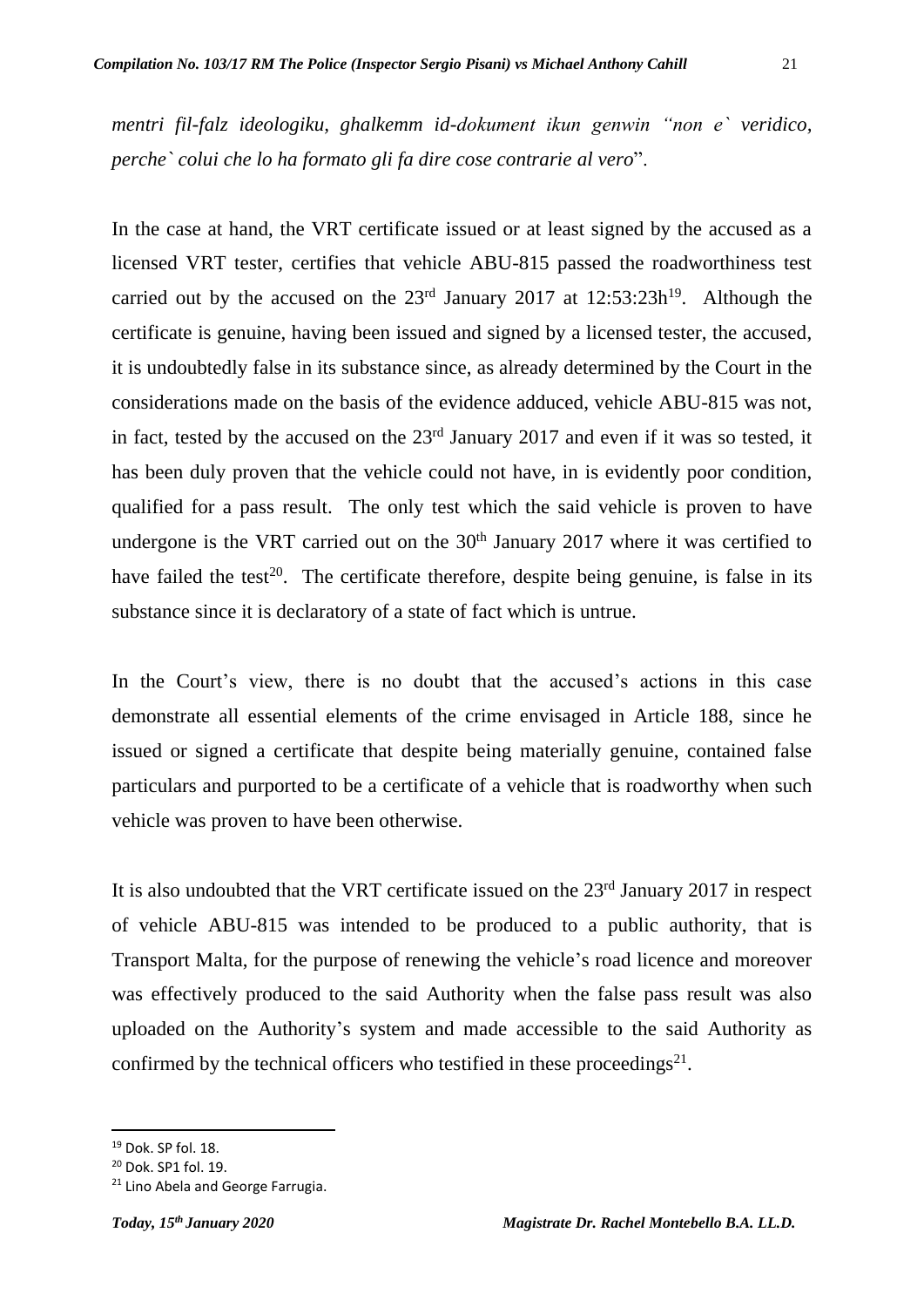Although the defence argued in its final submissions to the Court, that the accused did not possess the required criminal intent *dolus* in order to be found guilty of the offence under Article 188, the Court, as already considered and determined in the light of all the evidence produced, is hardly convinced of the accused's version of events. In particular, it finds no credibility in his allegation that he merely signed a pass certificate of a vehicle roadworthiness test purportedly carried out by his helper Jean Claude Seisun because he was negligent and did not carry out the necessary verifications. After all, the said helper was not even licensed to carry out such tests and issue certificates and moreover, it is duly established from the evidence that Jean Claude Seisun, and indeed any person acting alone, could not have physically carried out the test on his own without the help of another person. All this, in addition to the fact that Jean Carl Grech affirmed in his testimony that it was the accused who received the money which was paid for the issue of the certificate, continues to reinforce the Court's conviction that the accused knowingly issued or signed the pass VRT certificate when no test was carried out.

The accused must therefore be found guilty of the offence under Article 188 of the Criminal Code.

# **Offences Under Subsidiary Legislation 65.15**

The third, fourth, fifth and sixth charges attribute to the accused various offences under the Motor Vehicle Roadworthiness Test Regulations, namely the offences under Regulation 25(b),(d) and Regulation  $14(1)(b)$ ,(d):-

Regulation 25 makes it an offence for a tester, that is, an individual duly qualified to carry out testing on vehicles for the purposes of these regulations and who is registered with the Authority for Transport in Malta, to (*b*) issue a pass certificate without actually testing the vehicle, and (*d*) receive any payment other than that for the services rendered in accordance with fees stipulated in these regulations.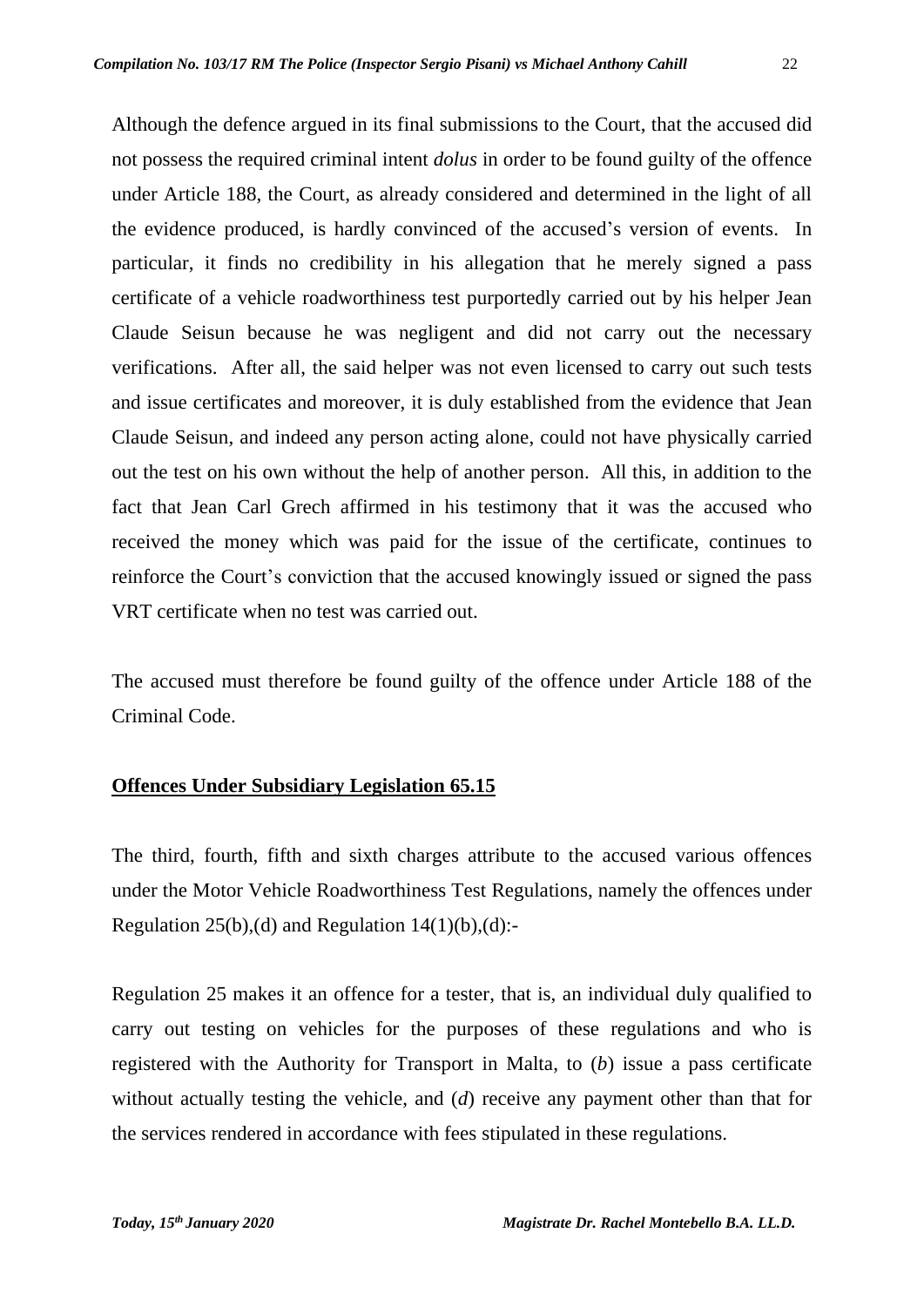Now in this case, it is uncontested that the accused is a duly licensed tester and moreover, it has been amply proven that he issued a pass certificate on the 23<sup>rd</sup> January 2017 (Dok. SP) in respect of vehicle ABU-615 without having actually carried out the test. In any event, the accused himself admitted that he did not carry out the test himself and claims that it was his helper who carried out the test. The Court however reiterates that it is morally convinced on the basis of the evidence, that the vehicle in question was not tested at all on that date notwithstanding the issue of the pass certificate. Either way however, even if *ex gratia argomenti* it is accepted that the test in question was carried out by the helper Jean Claude Seisun and the accused merely signed the pass certificate, accused must still be found guilty of the offence envisaged in Regulation 25(b) since by his own admission, as tester he did not test the vehicle.

It is also amply proven that the accused received a payment of more than the stipulated fee of  $\epsilon$ 26.32 as established in the Eighth Schedule to the Regulations for the issue of the VRT certificate in respect of Category I and other vehicles. Although a discrepancy exists in the testimony of Jean Claude Seisun and Jean Carl Grech with regard to the actual amount of money that was handed to Jean Claude Seisun and the accused, it is evident that the amount exceeded the fixed rate of  $\epsilon$ 26.32 that was due for the test, as the said witnesses mentioned sums ranging between  $\epsilon$ 80 and  $\epsilon$ 100. Consequently, the accused is also guilty of the offence envisaged in Regulation 25(d).

However, in so far as punishment is concerned, by application of the rule in Article 17(h) of the Criminal Code, that the punishment for the graver offence shall apply, it is obvious that the punishment for these minor offences must be deemed to be absorbed in the graver crime that is the crime envisaged by Article 188 of the Criminal Code, subject to the mandatary application of the provisions of Regulation 25 of Legal Notice 126 of 1998 in so far as removal of tester's name from the register is concerned.

Having considered further;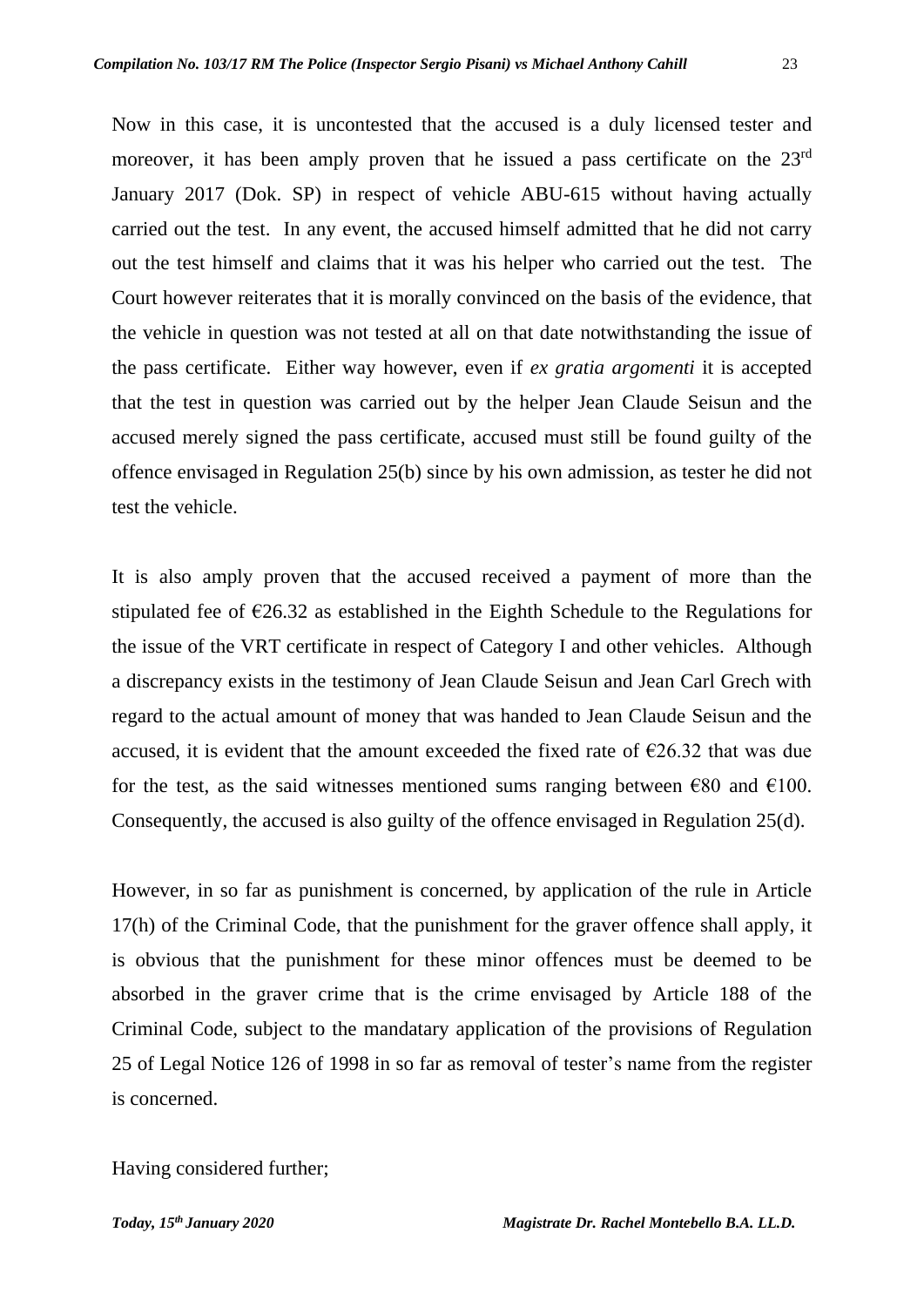That as far as the provisions of Regulation 14(1) are concerned, the Court considers that these are rules of an administrative nature that if breached, would amount to a breach of licence conditions and as such are not enforceable by the Courts but by the Transport Authority in terms of Regulation 21 *et sequitur* and by application of the power to cancel from the register the name of a tester if the tester is in breach of any of the conditions laid down *inter alia* in Regulation 14(2).

Regulation 14, in sub-regulation (2), which contains the text reproduced in the fifth and sixth charges, provides:-

*(2) Every tester so employed shall also comply with the following conditions:-*

*…*

*(b) the tester shall abide, at all times, with the regulations and standards concerning the vehicle's roadworthiness test as stipulated in these regulations and approved by the Authority;*

*…*

*(d) the tester shall, under no circumstances, endorse a passed test result unless a complete test has been carried out and all the testable items have been found to be satisfactory, or endorse a passed test result of a re-test unless the re-test confirms that the necessary repairs to the testable items have been carried out.*

The relevant parts of Regulation 21 then provide:-

"*… where a tester fails to comply with the conditions set out for testers under these regulations [including in terms of Regulation 14], the Authority shall give to the operator or to the tester, as the case may be, a notice in writing which shall specify the breach of the conditions, the appropriate number of penalty points to be endorsed on the operator's or tester's entry, and the administrative fine being imposed in the case of breaches…*"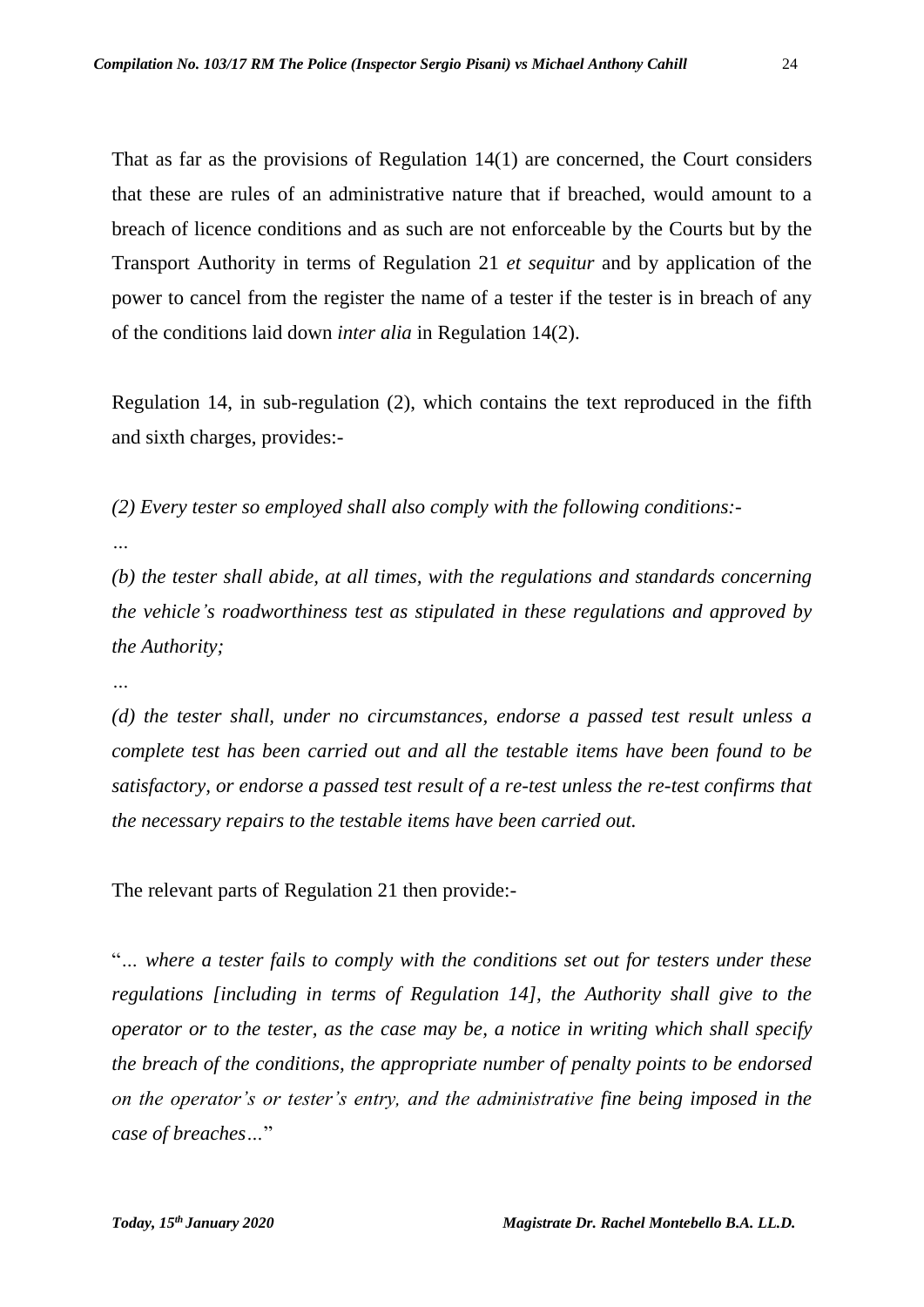In these circumstances, it is clear that the offence with which the accused is charged in the fifth and sixth charge are administrative and not criminal in nature and could not therefore, have been prosecuted before the Court which consequently must abstain from taking any cognisance of such charges.

## **The Seventh Charge**

The accused is also charged with being a recidivist. However the Court immediately points out that although the Prosecution produced the accused's criminal conduct certificate<sup>22</sup>, this certificate  $ut$  sic, even if it results that the accused was indeed convicted of one or more criminal offences, is deemed not to be sufficient for the purposes of proving a charge of recidivism. The charge of recidivism in the Court's view, must be proven by means of the production of the judgement delivered by a court of criminal jurisdiction which convicts a person who is identified by the relative prosecuting officer as being, or a person having the same personal details as, the person accused in the proceedings where a charge of recidivism is brought.

*"Ghalkemm il-fedina penali tista' tittiehed in konsiderazzjoni mill-Qrati ta' Gustizzja Kriminali biex ikunu jistghu jikkalibraw il-piena, l-imputazzjoni tar-recidiva dejjem tinnecessita li ssir il-prova tal-kundanna jew kundanni precedenti; tali prova ssir permezz ta' kopja legali tas-sentenza jew sentenzi precedenti kif ukoll billi jigi ppruvat a sodisfazzjoni tal-qorti - permezz ta' xhieda jew minn ezami tal-istess sentenza jew sentenzi (jekk din jew dawn ikunu jaghtu l-konnotati mehtiega tal-persuna kkundannata) jew minn ezami tal-atti tal-kawza ta' dik is-sentenza jew ta' dawk issentenzi precedenti - li dawk is-sentenzi jirreferu ghall-persuna li tkun qed tigi akkuzata bir-recidiva".* 23

<sup>22</sup> Fol. 9.

<sup>&</sup>lt;sup>23</sup> **Il-Pulizija vs Paul Abela** decided by the Court of Criminal Appeal 10<sup>th</sup> September 2004, reaffirmed by that same Court in Il-Pulizija vs Joseph Grech, decided on 28<sup>th</sup> June 2017.